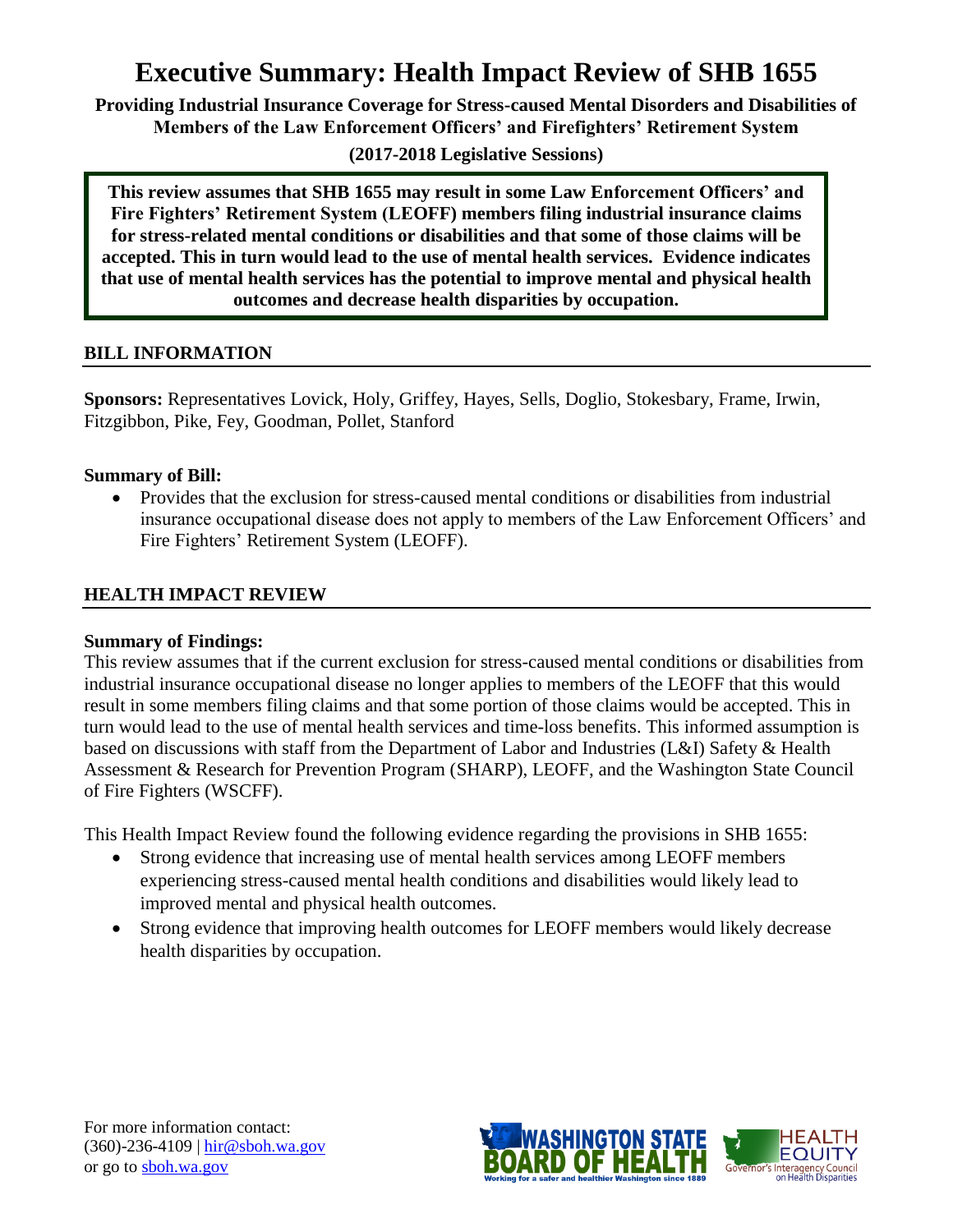# **Health Impact Review of SHB 1655**

# **Providing Industrial Insurance Coverage for Stress-caused Mental Disorders and Disabilities of Members of the Law Enforcement Officers' and Firefighters' Retirement System**

# **February 9, 2018**

Staff Contact: Caitlin Lang

#### **Contents**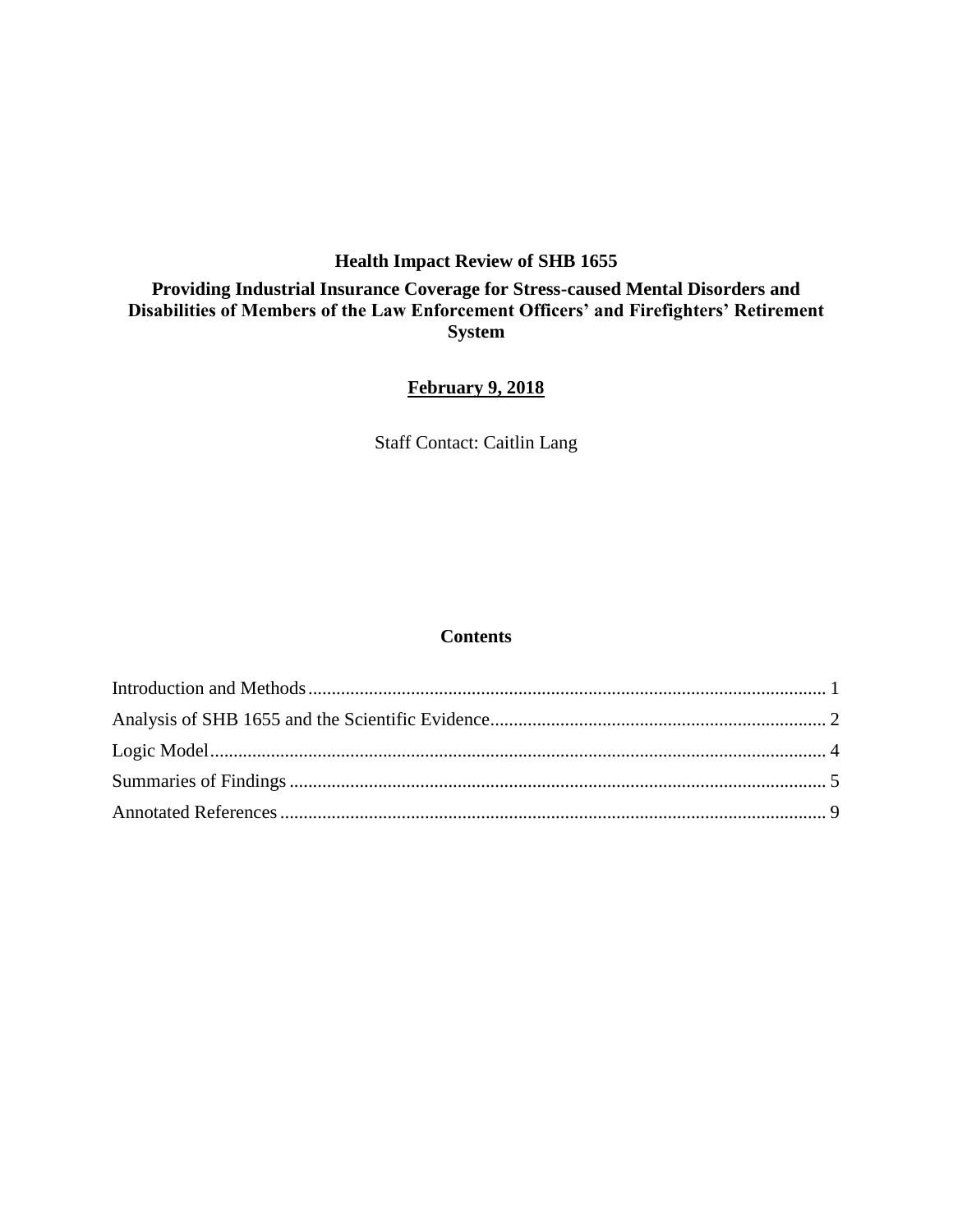#### **Introduction and Methods**

<span id="page-2-0"></span>A Health Impact Review is an analysis of how a proposed legislative or budgetary change will likely impact health and health disparities in Washington State (RCW 43.20.285). For the purpose of this review 'health disparities' have been defined as the differences in disease, death, and other adverse health conditions that exist between populations (RCW 43.20.270). This document provides summaries of the evidence analyzed by State Board of Health staff during the Health Impact Review of Substitute House Bill 1655 [\(SHB 1655\)](http://lawfilesext.leg.wa.gov/biennium/2017-18/Pdf/Bills/House%20Bills/1655-S.pdf) from the 2017-2018 legislative sessions.

Staff analyzed the content of SHB 1655 and created a logic model depicting possible pathways leading from the provisions of the bill to health outcomes. We consulted with experts and contacted stakeholders with diverse perspectives on the bill. State Board of Health staff can be contacted for more information on which stakeholders were consulted on this review. We conducted objective reviews of the literature for each pathway using databases including PubMed and Google Scholar.

The following pages provide a detailed analysis of the bill including the logic model, summaries of evidence, and annotated references. The logic model is presented both in text and through a flowchart (Figure 1). The logic model includes information on the strength of the evidence for each relationship. The strength-of-evidence has been defined using the following criteria:

- Not well researched: the literature review yielded few if any studies or only yielded studies that were poorly designed or executed or had high risk of bias.
- **A fair amount of evidence:** the literature review yielded several studies supporting the association, but a large body of evidence was not established; or the review yielded a large body of evidence but findings were inconsistent with only a slightly larger percent of the studies supporting the association; or the research did not incorporate the most robust study designs or execution or had a higher than average risk of bias.
- **Strong evidence:** the literature review yielded a large body of evidence on the relationship (a vast majority of which supported the association) but the body of evidence did contain some contradictory findings or studies that did not incorporate the most robust study designs or execution or had a higher than average risk of bias; or there were too few studies to reach the rigor of 'very strong evidence'; or some combination of these.
- **Very strong evidence:** the literature review yielded a very large body of robust evidence supporting the association with few if any contradictory findings. The evidence indicates that the scientific community largely accepts the existence of the association.

The annotated references are only a representation of the evidence and provide examples of current research. In some cases only a few review articles or meta-analyses are referenced. One article may cite or provide analysis of dozens of other articles. Therefore the number of references included in the bibliography does not necessarily reflect the strength-of-evidence. In addition, some articles provide evidence for more than one research question so they are referenced multiple times.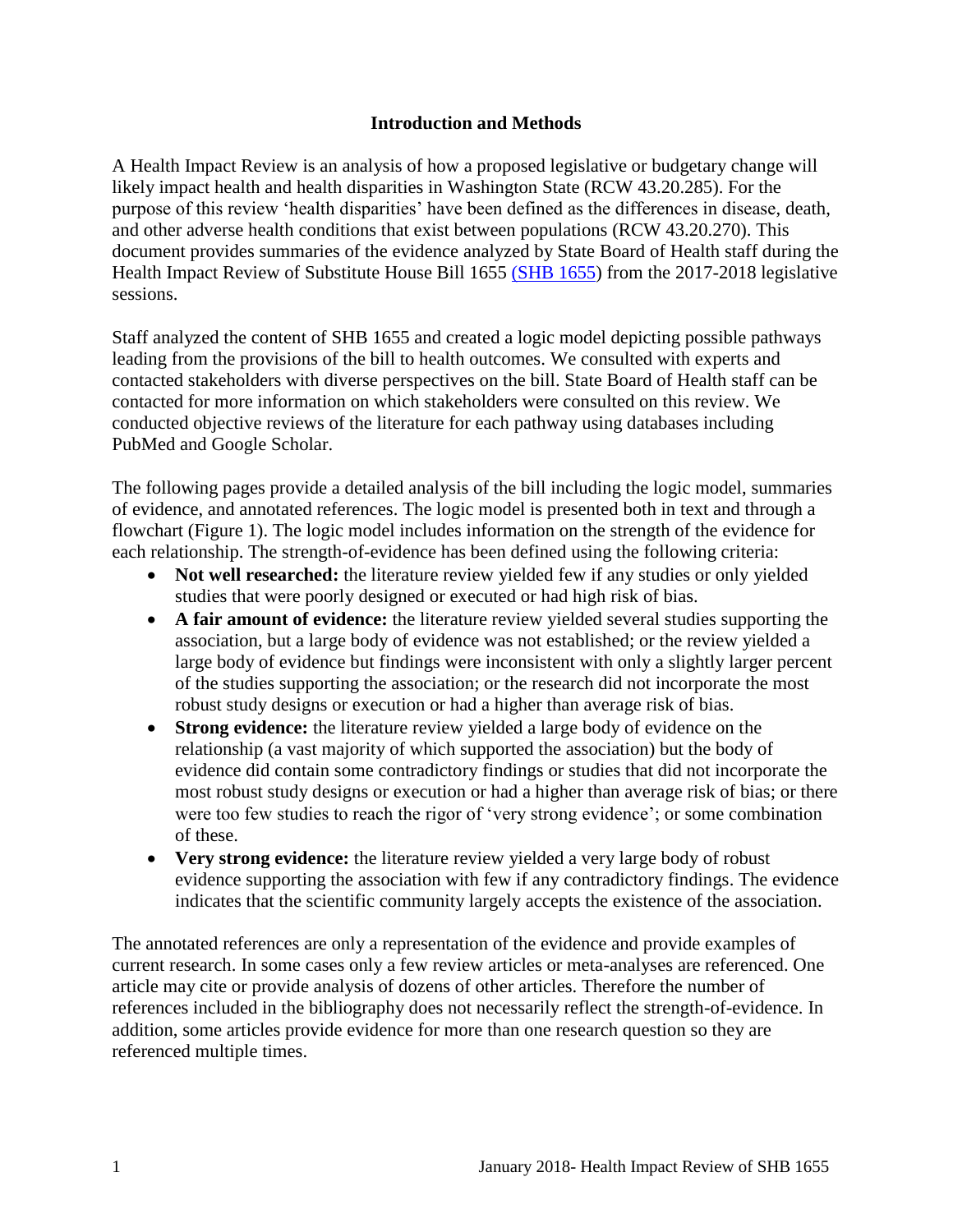## **Analysis of SHB 1655 and the Scientific Evidence**

#### <span id="page-3-0"></span>*Summary of relevant background information*

- According to RCW 51.08.142 industrial insurance claims for mental conditions or mental disabilities caused by stress, including Posttraumatic Stress Disorder (PTSD), are not currently allowed under the definition of occupational disease. However, the Washington State workers' compensation system has previously accepted claims that have PTSD as an allowed diagnosis along with certain injuries. $<sup>1</sup>$ </sup>
- In 2013, the *Diagnostic and Statistical Manual of Mental Disorders Fifth Edition* (*DSM-5*) updated the diagnostic definition of PTSD expanding indirect exposures by adding criterion A4: "repeated or extreme exposure to aversive details of the traumatic event(s) (e.g., first responders collecting human remains; police officers repeatedly exposed to details of child abuse). $"^{2,3}$  $"^{2,3}$  $"^{2,3}$  $"^{2,3}$

#### *Summary of SHB 1655*

• Provides that the exclusion for stress-caused mental conditions or disabilities from industrial insurance occupational disease does not apply to LEOFF members.

#### *Health impact of SHB 1655*

This review assumes that SHB 1655 may result in some LEOFF members filing industrial insurance claims for stress-related mental conditions or disabilities and that some of those claims will be accepted. This in turn would lead to the use of mental health services and time-loss benefits. Evidence indicates that use of mental health services and time-loss benefits has the potential to improve mental and physical health outcomes and decrease health disparities by occupation.

#### *Pathways to health impacts*

The potential pathways leading from the provisions of SHB 1655 to decreased health disparities are depicted in Figure 1. We have assumed that if the exclusion for stress-caused mental conditions or disabilities from industrial insurance occupational disease does not apply to members of the LEOFF that this would result in some members filing claims (some of which would be accepted), which would then result in their use of mental health services and time-loss benefits. This informed assumption is based on discussions with staff from the SHARP program, LEOFF, and WSCFF. There is strong evidence that increasing use of mental health services among LEOFF members experiencing stress-caused mental health conditions and disabilities would likely lead to improved mental health $4-11$  and physical health outcomes.[10](#page-13-0)[,12](#page-14-0)[,13](#page-14-1) There is strong evidence that improving health outcomes for LEOFF members would likely decrease health disparities by occupation.<sup>[2](#page-10-0)[,12](#page-14-0)[,14-20](#page-15-0)</sup>

Due to time limitations we only researched the most direct connections between the provisions and health outcomes and did not explore the evidence for all possible pathways. For example, potential pathways that were not researched include:

- Evidence for how increased use of mental health services among LEOFF members may affect interactions with the communities they serve which in turn could affect community health.
- Evidence for how increased use of mental health services among members may affect the health of their families.
- Evidence for how potential use of time-loss benefits through workers' compensation could result in financial stability and subsequent impacts on health.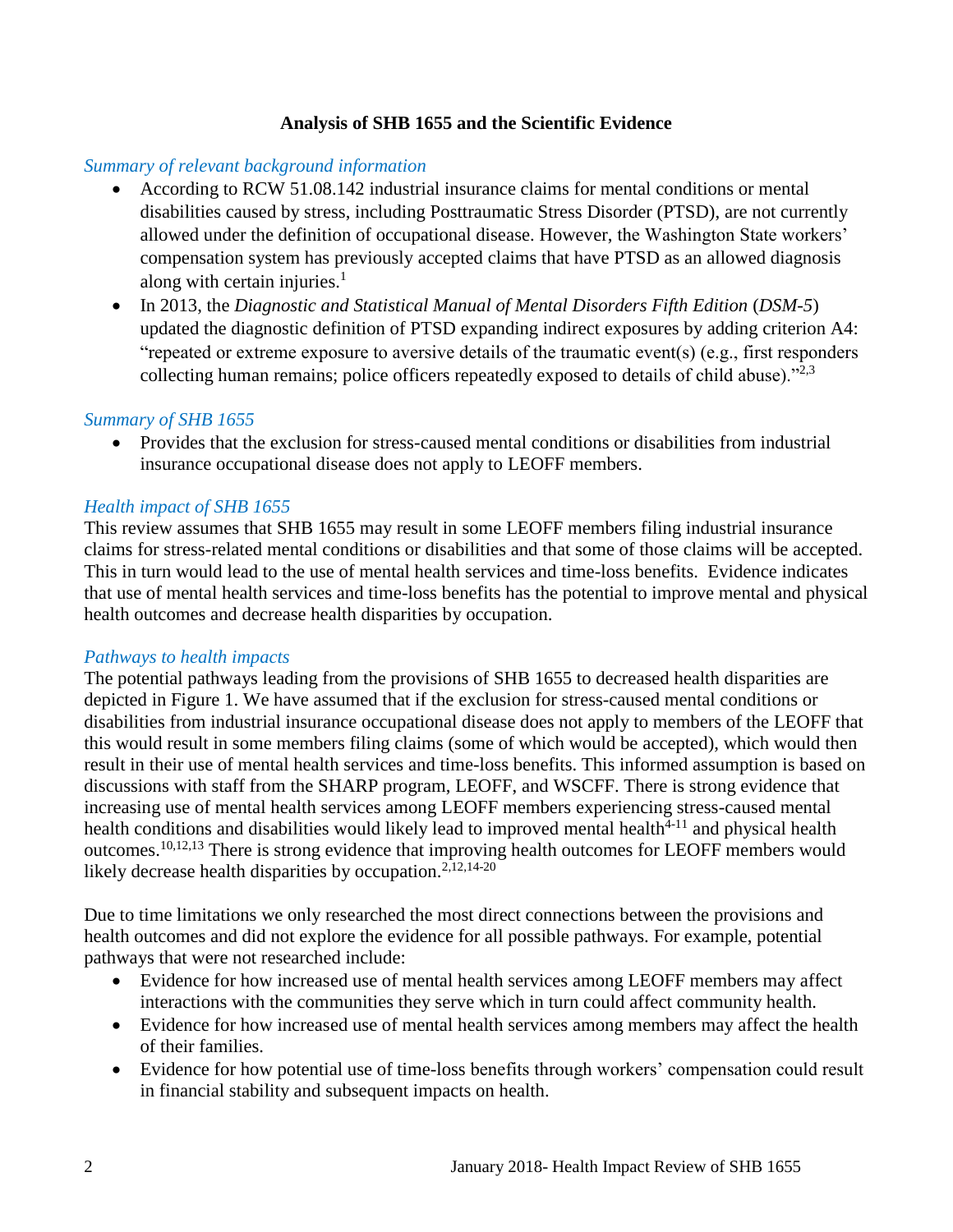#### *Magnitude of impact*

Washington State has an estimated 17,019 firefighters and law enforcement officers, who average 14.7 years of service.<sup>1</sup> SHB 1655 would amend the definition of occupational disease for LEOFF members to include "mental conditions and mental disabilities caused by stress." This broad, undefined category of conditions makes it difficult to assess how many members may benefit from additional industrial insurance coverage (L&I, personal communication, February 2018). Using limited available prevalence and reporting data specific to PTSD, L&I estimates that 1,700 current LEOFF members (10% of workforce) have PTSD; 650 current members (38% of those with PTSD) report having PTSD; and, if this legislation passes, 40 members would report with PTSD annually.<sup>1</sup> This specific analysis does not account for any other stress-caused mental health condition for which a claim could be filed under the proposed definition of an occupational disease. Therefore, this may underestimate the number of claims that could be filed as a result of SHB 1655.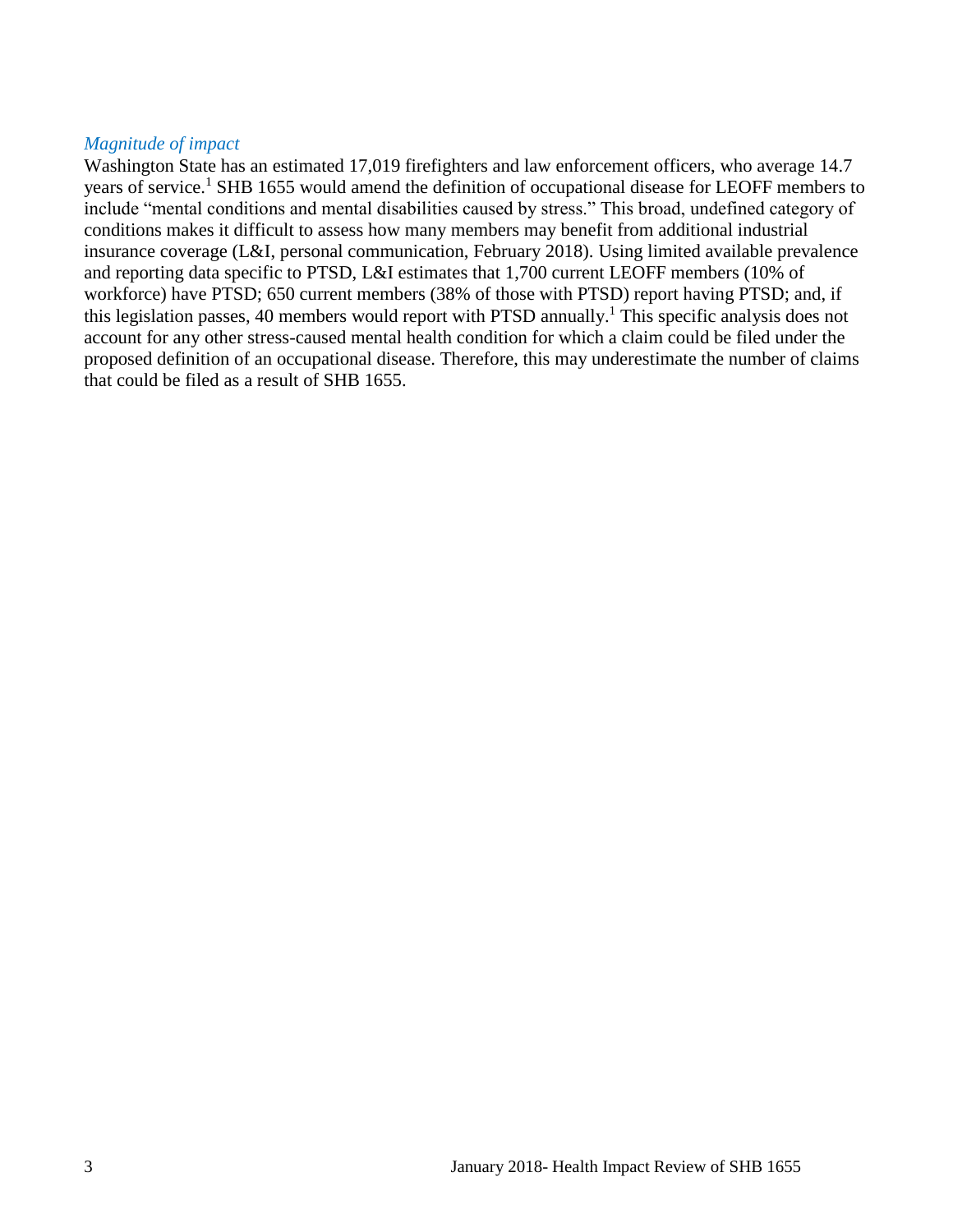#### **Logic Model**

<span id="page-5-0"></span>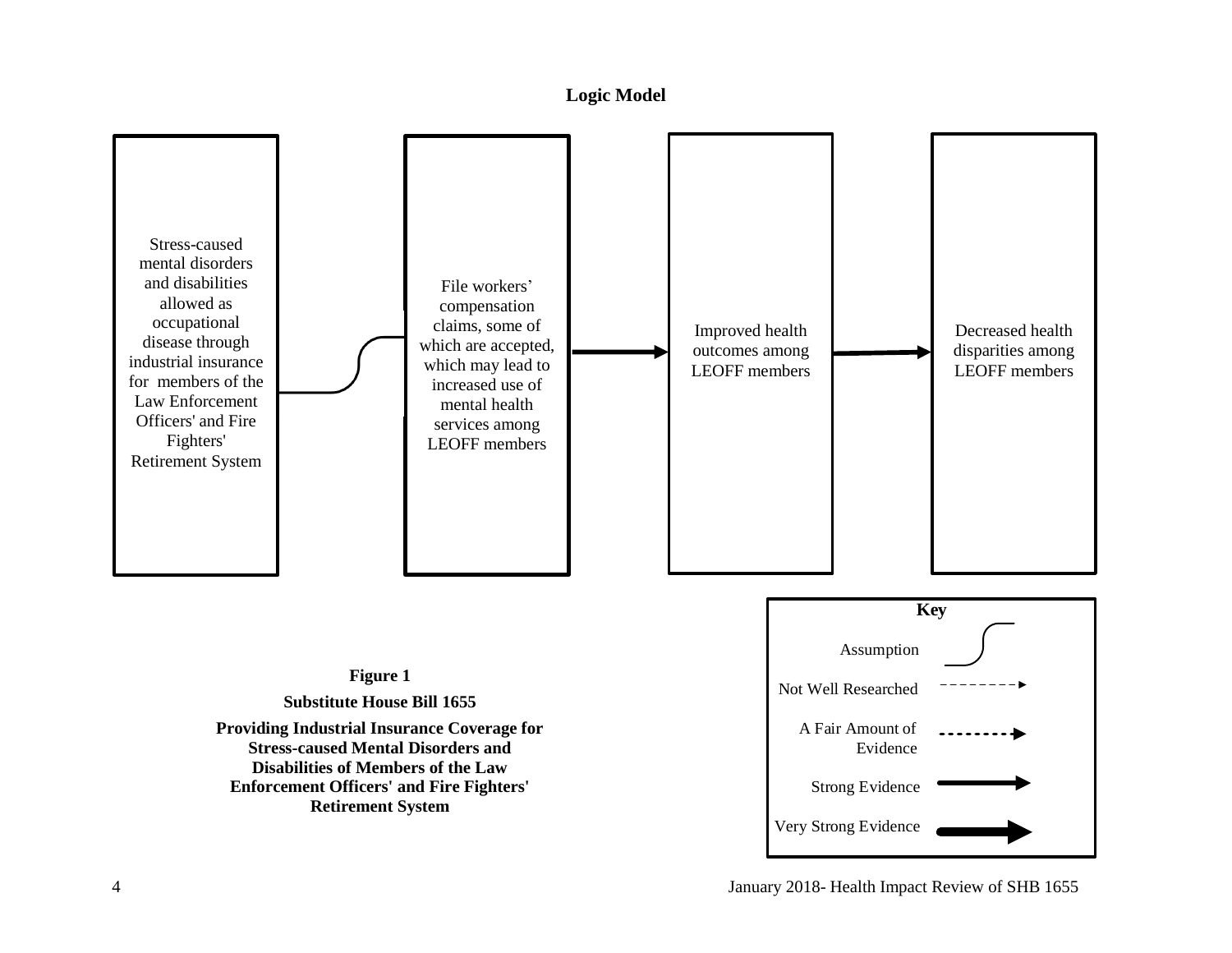#### **Summaries of Findings**

#### <span id="page-6-0"></span>**Will allowing industrial insurance claims for stress-caused mental disorders and disabilities for LEOFF members result in filed and accepted claims and increased use of mental health services?**

We have made the informed assumption that if LEOFF members are allowed to file industrial insurance claims for stress-caused mental conditions and mental disabilities that some number of individuals will file claims and some of those claims will be accepted. The addition of "mental conditions and mental disabilities caused by stress" to allowable occupational diseases for LEOFF members will enable those with mental health conditions (e.g., PTSD) that originate from cumulative exposures to work-related trauma to file workers compensation claims.<sup>2</sup> According to research by SHARP, the prevalence of PTSD in the LEOFF population "is estimated to be 10% and the presumed reporting rate for those in the 10% is  $38\frac{1}{1}$ , as not all with PTSD are willing to report it."<sup>[1,](#page-10-2)[22](#page-17-0)</sup> We anticipate that allowing mental health related claims may result in an increase in reporting rates due to education efforts by the Department of Retirement Services, the WSCFF, and the Washington Council of Police and Sheriffs (Michael White, personal communication, February 2018). There is strong evidence that stigma associated with mental health issues and treatment acts as a barrier to help-seeking and help-offering behavior. A large body of evidence has found that internalized or self-stigma is associated with decreased likelihood of having accessed mental health care in the past, decreased intent to seek care in the future, and higher barriers to care.<sup>[6,](#page-11-0)[14,](#page-15-0)[23,](#page-17-1)[24](#page-18-0)</sup> Michael White, Legislative Liaison at WSCFF indicated that incorporating stress-related claims into workers compensation may help improve perceptions within the population about the legitimacy of mental health conditions and seeking treatment (personal communication, February 2018).

We have also made the informed assumption that allowing claims for stress-caused mental health conditions will likely increase the use of mental health services and time-loss benefits among LEOFF members. Estimating the potential impact of SHB 1655 on first responders' use of mental health services is challenging due to privacy concerns and the stigma associated with accessing mental health treatment, particularly among this population (Michael White, personal communication, February 2018). While specific data is unavailable, officials anticipate that the recognition of stress-caused mental health conditions as workplace injuries/illnesses may help overcome this stigma, particularly that stemming from the workplace culture, and may increase the likelihood that members will seek treatment either through the workers' compensation system or through their personal health insurance. Additionally, access to time-loss benefits may provide a level of economic stability necessary for some members to pursue a claim and seek treatment. Although currently excluded from workers compensation claims, a subset of the population may be accessing mental health treatment for work-related mental health conditions through their personal health insurance (Michael White, personal communication, February 2018). Despite the benefits of filing through workers compensation, individual members may instead choose to pursue treatment using personal insurance for a variety of reasons (e.g., personal privacy and stigma). SHB 1655 may prompt some LEOFF members who have not previously used mental health services, perhaps due to perceived stigma, to seek treatment.

Currently, industrial injury requirements necessitate mental health claims pertain to a single critical event and be filed within one year of the event. This restricts access for those whose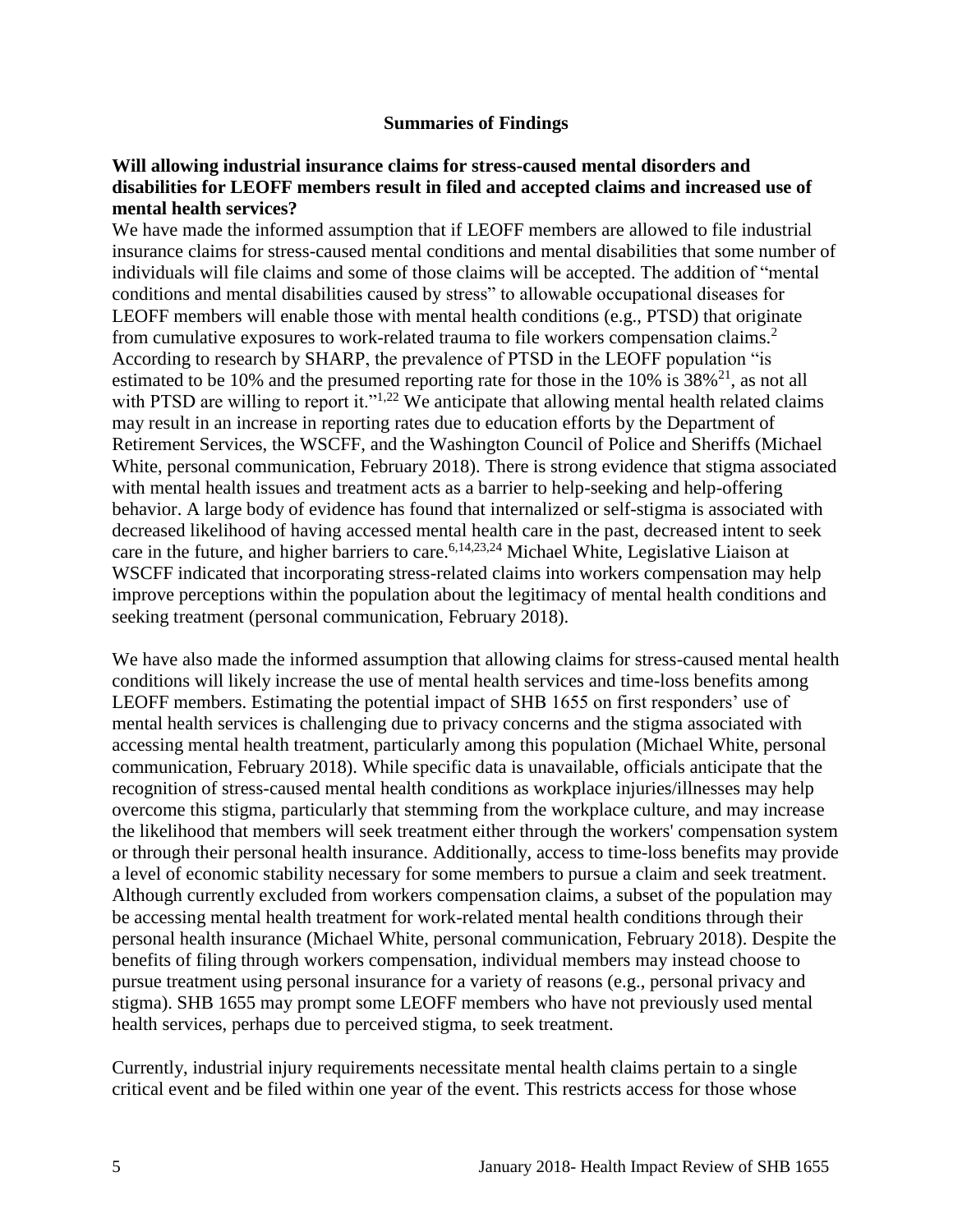conditions result from multiple exposures and for those who are diagnosed more than a year after the event. While SHB 1655 would reduce these barriers, it's unknown whether employees who file claims may face increased scrutiny from employers. Some employers believe that workers' compensation claims can be abused and may take action (e.g., hire private investigators) to document potential cases of claims abuse (Michael White, personal communication, February 2018).

By officially recognizing stress-caused mental health conditions as workplace injuries/illnesses, SHB 1655 may prompt some LEOFF members who have not previously used mental health services, perhaps due to perceived stigma, to seek treatment.

## **Will increased use of mental health services among LEOFF members for stress-caused mental conditions and disabilities lead to improved health outcomes?**

There is strong evidence that increasing use of mental health services among LEOFF members for stress-caused mental conditions and disabilities may lead to improved health outcomes. There is very strong evidence for the efficacy of some mental health treatments and interventions. The American Psychological Association has indicated a commitment to evidence-based psychological practices. <sup>4</sup> There is also a growing body of literature supporting the positive association between early detection and treatment and improved outcomes.<sup>[5](#page-11-1)[,6](#page-11-0)</sup> Note that this does not indicate that all treatments are effective, but rather that evidence-based treatments are available.<sup>[4,](#page-11-2)[7](#page-12-0)</sup> A systematic review of 24 behavioral randomized clinical trials for individuals with co-occurring alcohol/drug use and PTSD found that study participants in both experimental and control conditions (e.g., 12-step facilitation sessions, supportive counseling) improved significantly over time on substance use disorder (SUD) and PTSD outcomes.<sup>7</sup> Findings suggest that "people with SUD/PTSD can benefit from a variety of treatment options, including standard SUD care."<sup>7</sup> Additionally, findings of a systematic review of 9 randomized clinical trials evaluating the efficacy of pharmacologic treatment suggest that "individuals with alcohol use disorder (AUD) and comorbid PTSD can safely be prescribed medications used in non-comorbid populations and patients improve with treatment."<sup>8</sup> Another systematic review found evidence that individuals who experience comorbid physical or mental impairments seem to be at higher risk for non-remission and should be identified early to prevent chronic PTSD.<sup>9</sup> Evidence also indicates that delaying mental health treatment is associated with longer time to symptom remission once treatment is started, less effective recovery, greater likelihood of relapse, and worse overall outcomes.<sup>[5,](#page-11-1)[6](#page-11-0)</sup>

Epidemiological studies consistently demonstrate the co-occurrence of PTSD with specified mental and behavioral health disorders. Evidence suggests about 84% of those with PTSD may have comorbid conditions including substance use; feeling shame, despair, and hopelessness; employment problems.<sup>11</sup> Evidence cited in a 2017 review suggests an estimated 13% of people with PTSD also have generalized anxiety disorder diagnoses.<sup>10</sup> According to the National Comorbidity Survey in the U.S., men with PTSD had 6.9 times the odds of having a major depressive episode (95% confidence interval [95% CI] = 4.4, 11) and had 5.9 times the odds of generalized anxiety disorder (95% CI = 2.6, 13) than men without PTSD.<sup>10</sup> Similarly, women with PTSD had 4.1 times the odds of a major depressive episode (95% CI = 3.1, 5.4) and had 2.8 times the odds of generalized anxiety disorder (95% CI = 3.1, 5.4) than women without PTSD.<sup>10</sup> Additionally, Substance Use Disorder (SUD), encompassing both use and dependence of alcohol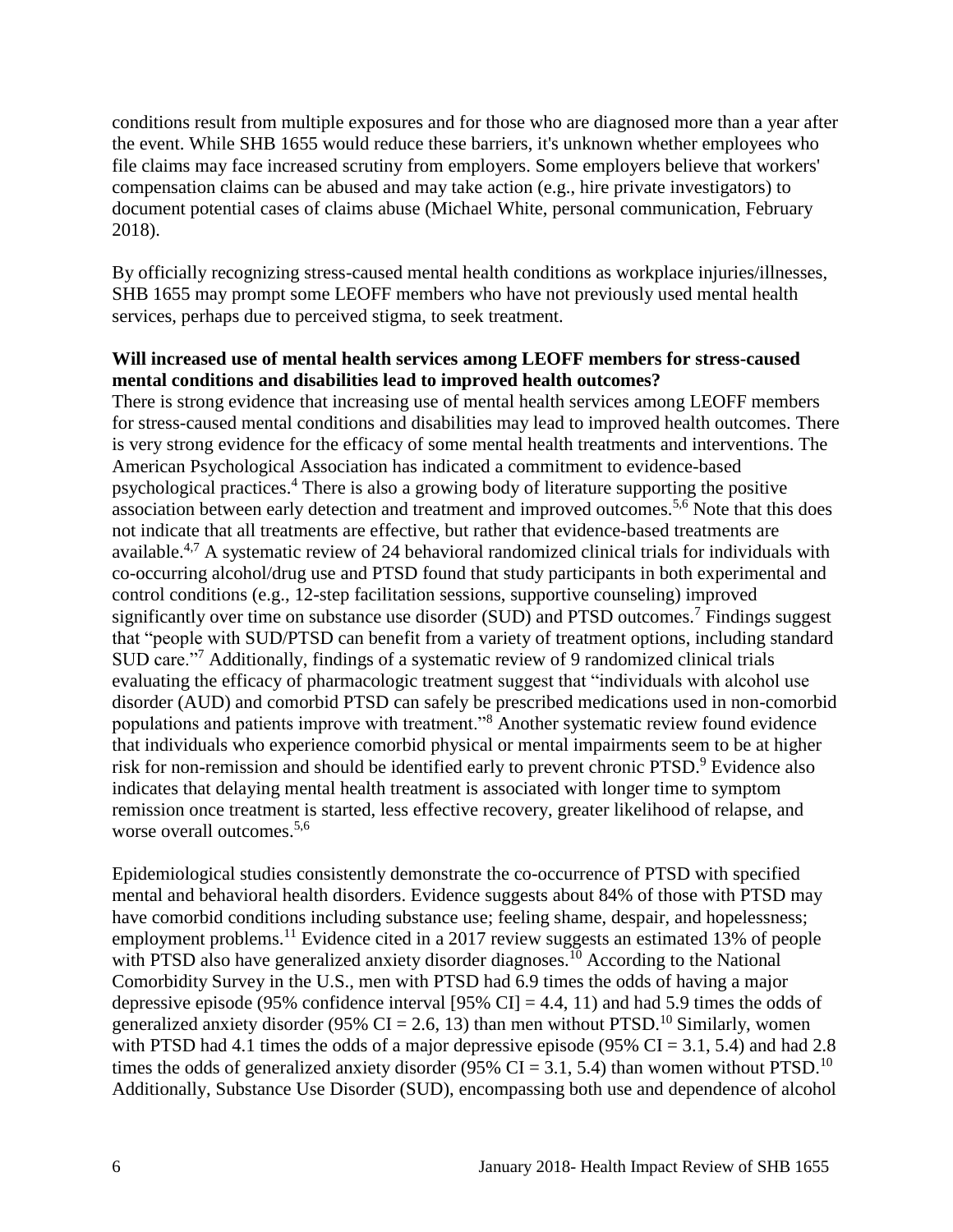and/or drugs, is a third widely accepted comorbidity of stress disorders. The National Comorbidity Survey also found that men with PTSD had 2.1 times the odds of alcohol abuse or dependence (95% CI = 1.1, 3.7) and 2.9 times the odds of drug abuse and dependence (95% CI = 1.5, 5.8) than men without PTSD. Among women, the odds of alcohol abuse and dependence for those with PTSD was 2.5 (95%  $CI = 1.8, 3.5$ ) and the odds of drug abuse and dependence was 4.5 (95% CI =3.1, 6.4) compared to those without PTSD.

There is also a growing body of literature that suggests PTSD, and potentially other stress disorders, is associated with physical health outcomes.<sup>[10](#page-13-0)[,12](#page-14-0)[,13](#page-14-1)</sup> There is a strong base of evidence that PTSD is associated with cardiovascular disease  $(CVD)^{10,12,13}$  $(CVD)^{10,12,13}$  $(CVD)^{10,12,13}$  $(CVD)^{10,12,13}$  $(CVD)^{10,12,13}$  and coronary heart disease.<sup>25</sup> Within the general population, people diagnosed with PTSD have 3.4 times the odds of heart failure than those without a PTSD diagnosis.<sup>10</sup> However, an international review of stress disorders and comorbidities found conflicting evidence as to whether stress disorders are associated with either cancer or gastrointestinal (GI) disorders, despite the plausible biological mechanisms for this association.<sup>10</sup> For example, a population-based study in Western Australia found no increased incidence of any type of cancer among individuals "diagnosed with stress or anxiety disorders, compared to the general population."<sup>10</sup> The author notes that methodological differences across studies may account for the conflicting results.

In summary, there is strong evidence that increasing use of mental health services, specifically those which address PTSD and associated stress disorders, among LEOFF members experiencing stress-caused mental conditions and disabilities, has the potential to improve mental health outcomes as well as some physical health outcomes for this population.

## **Will improved health outcomes lead to decreased health disparities among law enforcement officers and firefighters?**

There is strong evidence that improving health outcomes for LEOFF members will reduce health disparities experienced by that population. Unpublished claims data from 2013 to 2015 from the Washington State Department of Labor and Industries indicate that the workers' compensation claims rate for firefighters and law enforcement officers is two to three times higher than the general state working population (L&I, email, February 2, 2018). One research study from Illinois noted that the incidence of work-related injuries among firefighters is four times higher than the incidence among private industry workers.<sup>15</sup> Similarly, a national study of emergency medical service (EMS) workers found that EMS workers have higher rates of work-related injury than the general working population, with a rate of 8.6 emergency department-treated injuries per 100 full-time employees compared to 2.1 emergency department-treated injuries among all workers 18 years and older.<sup>16</sup> Study authors also noted that nonfatal occupational injuries among EMS workers result in a rate of lost work days three times higher than all private-industry workers. 16

Evidence shows that first responders experience poor mental health outcomes.<sup>[2,](#page-10-0)[12,](#page-14-0)[14](#page-15-0)[,17-19](#page-16-0)</sup> Multiple studies have found that PTSD is the most common mental health condition experienced by first responders.<sup>[14](#page-15-0)[,17](#page-16-0)[,18](#page-16-1)[,20](#page-17-2)</sup> Studies suggest that first responders experience PTSD at a rate of 8% to 32%, which is higher than the 4% prevalence rate of PTSD among the general population.<sup>[12,](#page-14-0)[17,](#page-16-0)[18](#page-16-1)</sup> Evidence indicates that life events prior to experiencing a traumatic event or incident, the role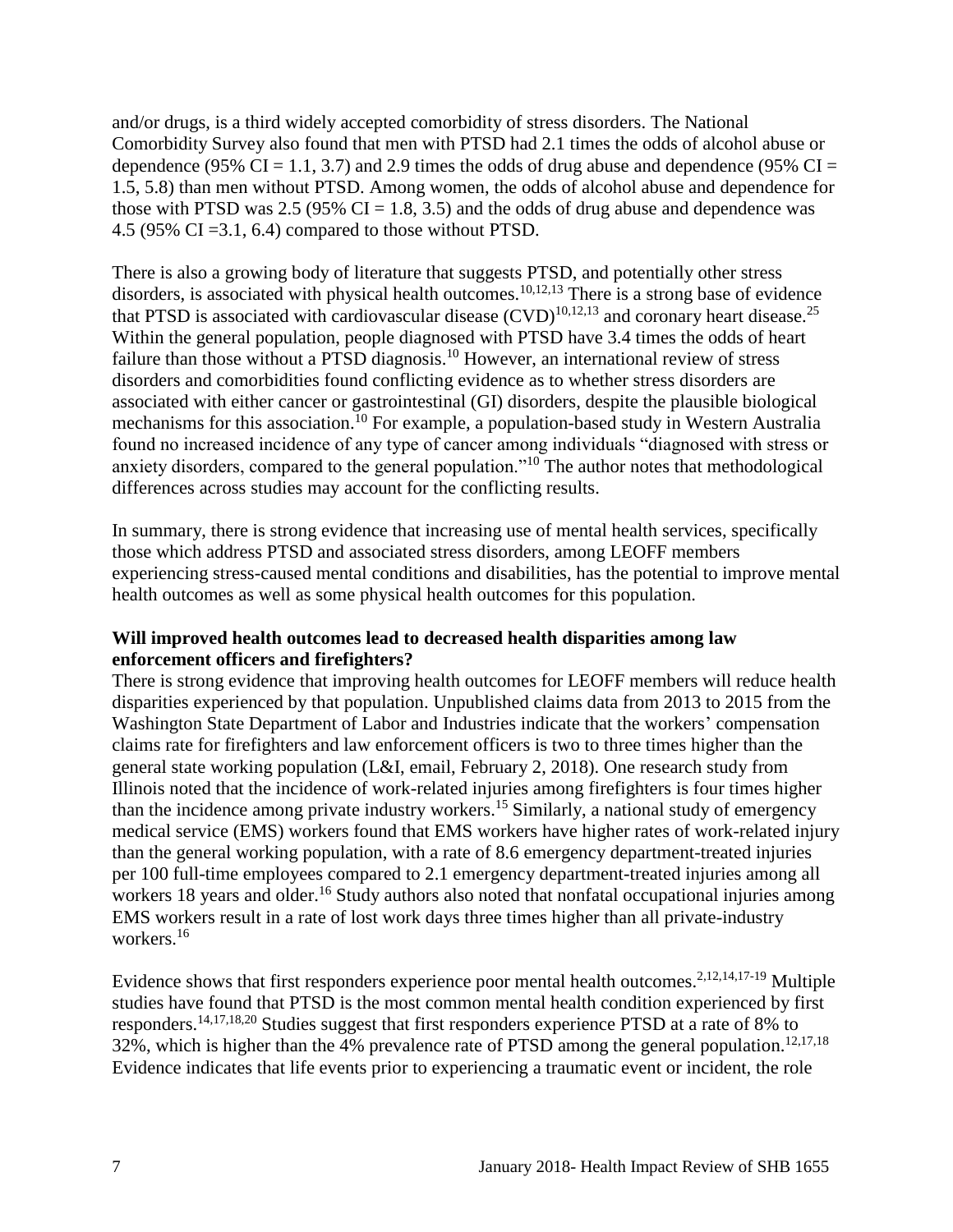first responders play during a traumatic event or incident, and organizational environment predict the likelihood of experiencing PTSD.<sup>18</sup>

PTSD also contributes to high rates of chronic health concerns among first responders, including sleep-related disorders<sup>[12,](#page-14-0)[26](#page-19-0)</sup> and cardiovascular disease.<sup>[12](#page-14-0)[,13](#page-14-1)[,26](#page-19-0)</sup> A systematic review of work-related stress on the health of paramedics reported that 80% of people with PTSD report sleep difficulties, which may result in higher body mass index and increased risk of cardiovascular disease.<sup>12</sup> A national survey of 6,933 firefighters found that more than half of firefighters report sleep disturbances, and 37.2% of firefighters screened positive for a common sleep disorder, including sleep apnea, insomnia, shift work disorder, and restless leg syndrome. <sup>26</sup> Firefighters with a sleep disorder were also more likely to report chronic health outcomes, including cardiovascular disease.<sup>26</sup> Cardiovascular disease is the leading cause of duty-related death for firefighters, accounting for 45% of on-duty fatalities.<sup>13</sup> A number of job-related factors increase firefighters' acute and chronic risk for cardiovascular disease, including: inadequate physical activity, smoke exposure, noise, shift work, sleep deprivation, poor dietary patterns, occupational stress, PTSD, and high job demand.<sup>13</sup> Although the prevalence of sleep disorders and cardiovascular disease have been documented among first responders, there is mixed evidence about whether these rates differ from rates in the general population.<sup>[13](#page-14-1)[,27](#page-19-1)</sup>

In addition, data on suicide by occupational group show that, for female workers, protective service workers (including police officers and firefighters) have higher rates of suicide than any other occupational group.<sup>28</sup> One systematic review evaluating suicidal thoughts, attempts, and deaths among police officers, firefighters, emergency medical technicians, and paramedics concluded that there is mixed results about whether suicide rates are higher among first responders compared to the general population.<sup>27</sup> The review noted 10 potential factors that may increase the risk of suicide for first responders, including: occupational hazards, access to firearms, elevated pain tolerance, sleep disturbances and erratic schedules, stigma of using mental health services, focus on helping others, holding multiple high-risk jobs, number of years in service, size of department, and concurrent or past military service.<sup>27</sup>

In summary, there is evidence that firefighters, law enforcement officers, and other first responders experience higher rates of injury and illness, including mental health disorders. Therefore, improving mental and physical health outcomes for this population has the potential to decrease health disparities.

#### **Other considerations**

<span id="page-9-0"></span>We also explored the potential financial impact that SHB 1655 may have on cities and counties in Washington. We did not include this pathway in the logic model on page four of this review because the potential impacts to cities and counties have not been well researched. We did not identify any studies that analyzed the impact of adding an allowable condition under workers compensation on city and county financial obligations, potential layoffs, or public safety.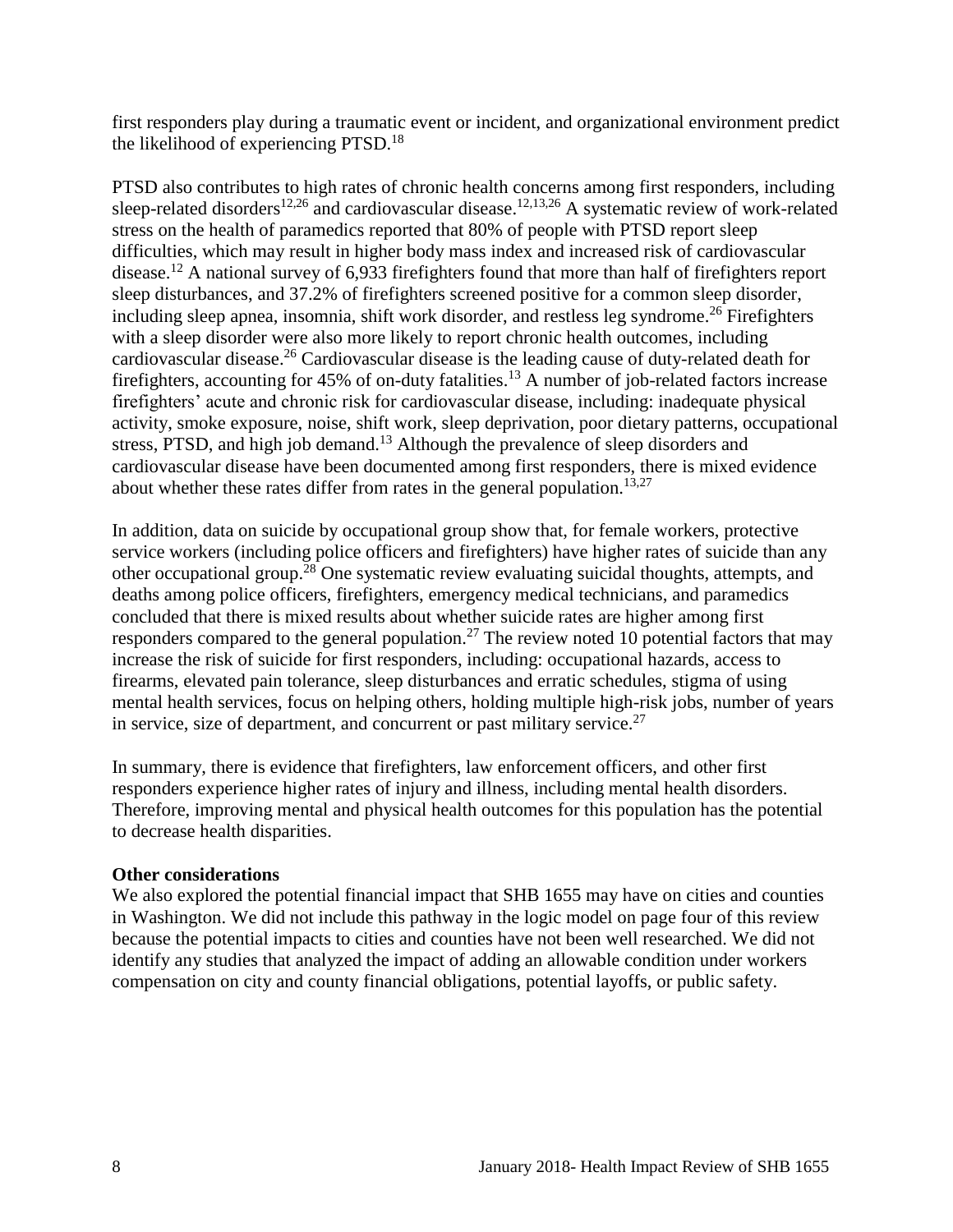# **Annotated References**

# <span id="page-10-2"></span>1. **Management Washington State Office of Financial. Multiple Agency Fiscal Note Summary and Individual State Agency Fiscal Notes.2017.**

This document compiles fiscal notes specific to HB 1655 from the Department of Retirement Systems (DRS), Department of Labor & Industries (L&I), the Law Enforcement Officers' and Fire Fighters' (LEOFF) Plan 2 Retirement Board, and the State Actuary. According to L&I's fiscal note, LEOFF estimates the exposed workforce is 17,019 firefighters and law enforcement officers and they average 14.7 years of service. According to research by the Safety and Health Assessment & Research for Prevention Program (SHARP), the prevalence of PTSD in this workforce is estimated to be 10% and the presumed reporting rate for those in the 10% is 38%, as not all with PTSD are willing to report it.

# <span id="page-10-0"></span>2. **Levin Andrew P., Kleinman Stuart B., Adler John S. DSM-5 and Posttraumatic Stress Disorder.** *The Journal of the American Academy of Psychiatry and the Law.*  **2014;42(1):46-58.**

The American Psychiatric Association's (APA) Diagnostic and Statistical Manual of Mental Disorders (DSM) is the handbook used by healthcare professionals in the United States as the authoritative guide to the diagnosis of mental disorders. The 5th Edition, DSM-5, includes a new chapter, "Trauma- and Stress-Related Disorders," which discusses PTSD, acute stress disorder (ASD), adjustment disorders (AD) separately from the anxiety disorders (e.g., panic disorder and social phobia). DSM-5 expands indirect exposures by adding A4: "repeated or extreme exposure to aversive details of the traumatic event(s)." Examples include first responders who collect human remains and police officers who are repeatedly exposed to details of child abuse. Authors note, the "Diagnostic Features" section provides no further explanation of A4. The "Prevalence" section "contains an oblique reference to A4, stating, 'Rates of PTSD are higher among veterans and others whose vocation increases the risk of traumatic exposure (e.g., police, firefighters, emergency personnel)[.]'" While not clearly stated, the criterion suggests that "therapists and social service workers, as well as legal professionals, such as public defenders, prosecutors, and judges, who regularly encounter crime scene details of homicide and domestic violence, could develop PTSD." While compensation for mental-mental claims has been limited in some states to "sudden, unexpected exposure", researchers conclude that criterion A4 provides support for regarding cumulative work-related exposures to trauma as qualifying injuries. The authors note that, "DSM-5 is the first edition of the Manual to identify vocational responsibilities explicitly as potential qualifying traumatic experiences that could precipitate PTSD." They suggest that this could result in PTSD being recognized in workers compensation claims, and could raise questions about whether PTSD should be included under disability accommodations. The authors predict an increase in claims due to the expansion of qualifying events and potential impacts on disability and workplace accommodations.

# <span id="page-10-1"></span>3. **Association American Psychiatric. Posttraumatic Stress Disorder. American Psychiatric Association;2013.**

The American Psychiatric Association defines PTSD as a trauma- and stress-or-related disorder due to exposure to actual or threated death, serious injury, or sexual violation. They define exposure as a situation in which an individual "directly experiences the traumatic event,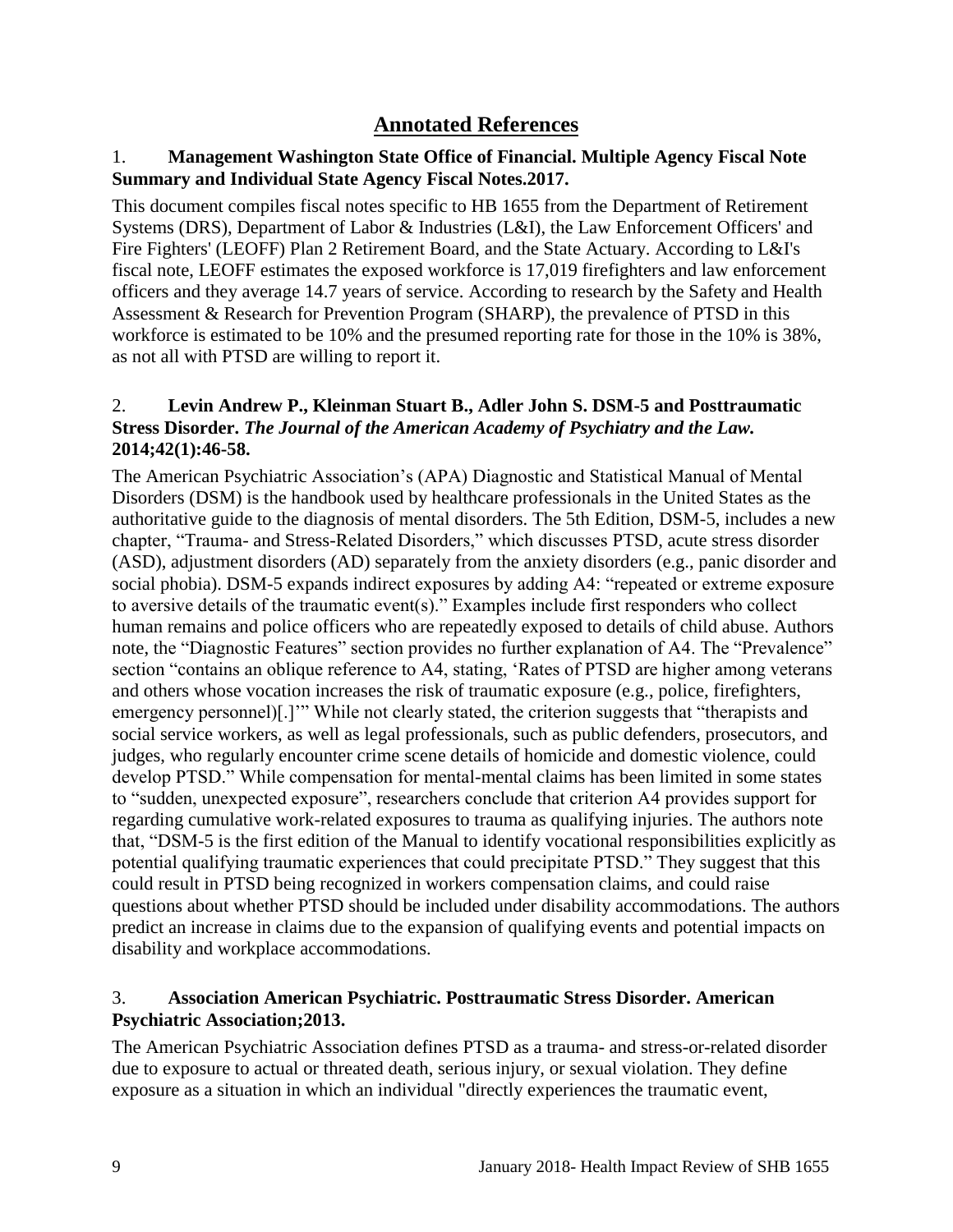witnesses the traumatic event in person, learns that the tramatic event occured to a close family member or close friend, or experiences first-hand repeated or extreme exposure to aversive details of the traumatic event." Updates made to the APA's "Diagnostic and Statistical Manual of Mental Disorders, Fifth Edition" (DSME-5) specifically state that repeated work-related trauma may result in PTSD, including the type of reoccuring trauma encountered by police officers and first responders.

## <span id="page-11-2"></span>4. **American Psychological Association. Evidence-Based Practice in Psychology: APA Presidential Task Force on Evidence-Based Practice.2006.**

The American Psychological Association (APA) created a policy indicating that the evidencebase for a psychological intervention should be evaluated using both efficacy and clinical utility as criteria. The Association President appointed the APA Presidential Task Force on Evidence-Based Practice and the task force published this document with the primary intent of describing psychology's commitment to evidence-based psychological practices. This document, though, also references many research articles providing evidence for the efficacy of a number of psychological treatments and interventions. The reference list for this document highlights the growing body of evidence of treatment efficacy from the 1970s through 2006. Note that this does not indicate that all treatments are effective, but rather than there is a very large body of evidence supporting that evidence-based treatments are available.

# <span id="page-11-1"></span>5. **Boonstra N. Klaassen R. Sytema S. Marshall M. De Haan L. Wunderink L. Wiersma D. Duration of untreated psychosis and negative symptoms - A systematic review and meta-analysis of individual patient data.** *Schizophrenia Research.* **2012;142(1-3):12-19.**

Boonstra et al. conducted a comprehensive review of the literature on duration of untreated psychosis (DUP) and negative symptoms (an absence of expected emotions and behaviors such as social withdrawal and difficulty expressing emotions) published between 1992 and 2009. They identified 28 studies which met their inclusion criteria. Boonstra et al. then contacted the authors of those studies and obtained individual patient data from 16 of the studies, leading to a total sample size of 3,339. They found that shorter DUP was significantly associated with less severe negative symptoms at baseline and at short and long term follow-up (up to eight years). The association was strong and persistent and showed no signs of diminishing with longer follow-up. They found that for participants with a DUP of less than nine months, DUP and negative symptoms were positively associated while for those patients with a longer DUP negative symptoms were not associated linearly. This indicates that a reduction in DUP may have a greater impact for someone with a DUP less than nine months than for someone with a DUP greater than nine months. The average DUP of participants was over 15 months. The authors indicate that these findings support arguments for early detection and intervention, but also caution that these data indicate association not causation.

# <span id="page-11-0"></span>6. **Franz Lauren Carter Tandrea Leiner Amy S. Bergner Erin Thompson Nancy J. Compton Michael T. Stigma and treatment delay in first-episode psychosis: a grounded theory study.** *EIP Early Intervention in Psychiatry.* **2010;4(1):47-56.**

Franz et al. cite evidence in their introduction that a longer duration of untreated psychosis (DUP) is associated with longer time to symptom remission once treatment is started, less effective recovery, greater likelihood of relapse, and worse overall outcomes. The also cite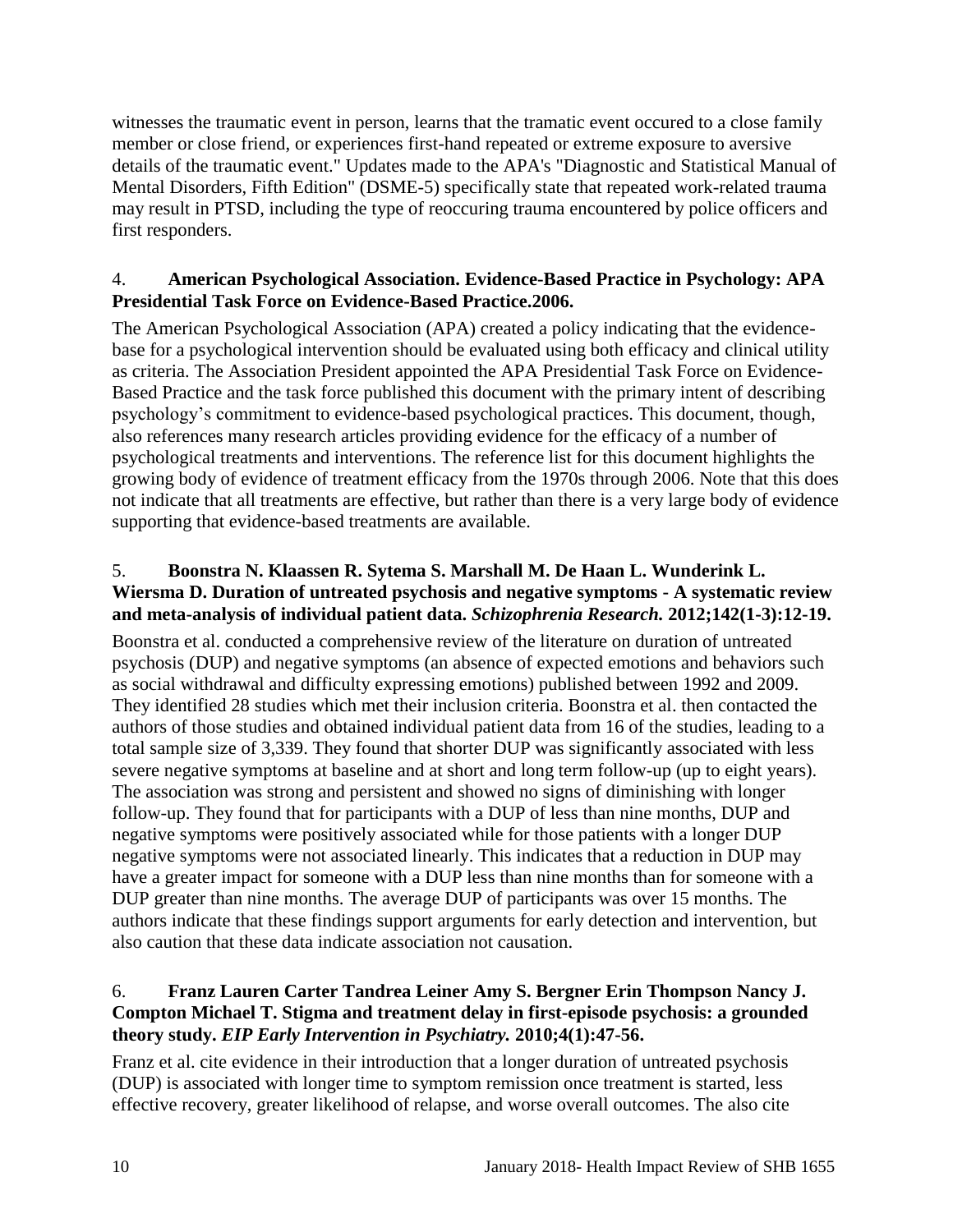evidence that early treatment is associated with decreased suicidality and negative symptoms. The researchers conducted interviews with participants and conducted both qualitative and quantitative analysis. Participants included African American patients hospitalized in the southeastern United States for a first episode of schizophrenia-spectrum disorder and their relatives. The sample included ten patients and 12 of their relatives. The researchers identified a number of themes from these interviews. Participants indicated that society's reaction toward those dealing with mental health issues was very negative and that society then initiates both social distancing and negative labeling. Many participants also expressed fear that having their family member formally diagnosed with a mental illness would create an official label that would be associated with negative stereotypes. The researchers also found that eight of the 10 patients had very high thresholds for initiating treatment (such as violent or suicidal behavior or contact with the police). Relative participants made comments expressing that they weren't paying attention to, hid, or were in denial about the signs or didn't realize the severity of their family member's symptoms. The authors conclude that these comments indicate that stigma associated with mental health issues may be serving as a barrier to accessing treatment and to may be increasing DUP.

## <span id="page-12-0"></span>7. **Simpson Tracy L., Lehavot Keren, Petrakis Ismene L. No Wrong Doors: Findings from a Critical Review of Behavioral Randomized Clinical Trials for Individuals with Co-Occurring Alcohol/Drug Problems and Posttraumatic Stress Disorder.** *Alcoholism: Clinical and Experimental Research.* **2017;41(4):681-702.**

This systematic review includes relevant behavioral randomized clinical trials (RCTs) that evaluated PTSD-oriented exposure-based treatments, addiction-focused treatments, and copingbased treatments that do not involve exposure to trauma memories. Researchers identified 24 behavioral RCTs: 7 exposure based, 6 addiction focused, and 11 coping based. Control conditions varied by study, but all participants received some type of care whether initiated on their own or accessed through the study (e.g., 12-step facilitation sessions, substance use disorder [SUD] treatment as usual, healthy lifestyle curriculum sessions, supportive counseling). The majority of studies found that participants in both the experimental and control conditions improved significantly over time on SUD and PTSD outcomes. None of the studies found "significant between-group differences in both SUD and PTSD outcomes favoring the experimental treatment." Findings indicate interventions that integrate exposure-based PTSD treatment and behavioral SUD treatment are associated with better PTSD outcomes than SUD care. Authors conclude that results suggest that people with SUD/PTSD can benefit from a variety of treatment options, including standard SUD care.

# 8. **Petrakis Ismene L., Simpson Tracy L. PTSD and Alcohol Use Disorder: A Critical Review of Pharmacologic Treatments.** *Alcoholism: Clinical and Experimental Research.*  **2017;41(2):226-237.**

This systematic reivew identified 9 relevant randomized clinical trials (RTCs) that evaluated the efficacy of pharmacotherapy for individuals diagnosed with alcohol use disorder (AUD) and PTSD. Authors categorized studies as (1) those that evaluated first line treatments for PTSD [3 studies], (2) those that evaluated medications to target AUD [4 studies], and (3) those that evaluated medications hypothesized to be effective in targeting alcohol consumption as well as PTSD symptoms [3 studies]. One study was counted twice as it evaluated both a medication to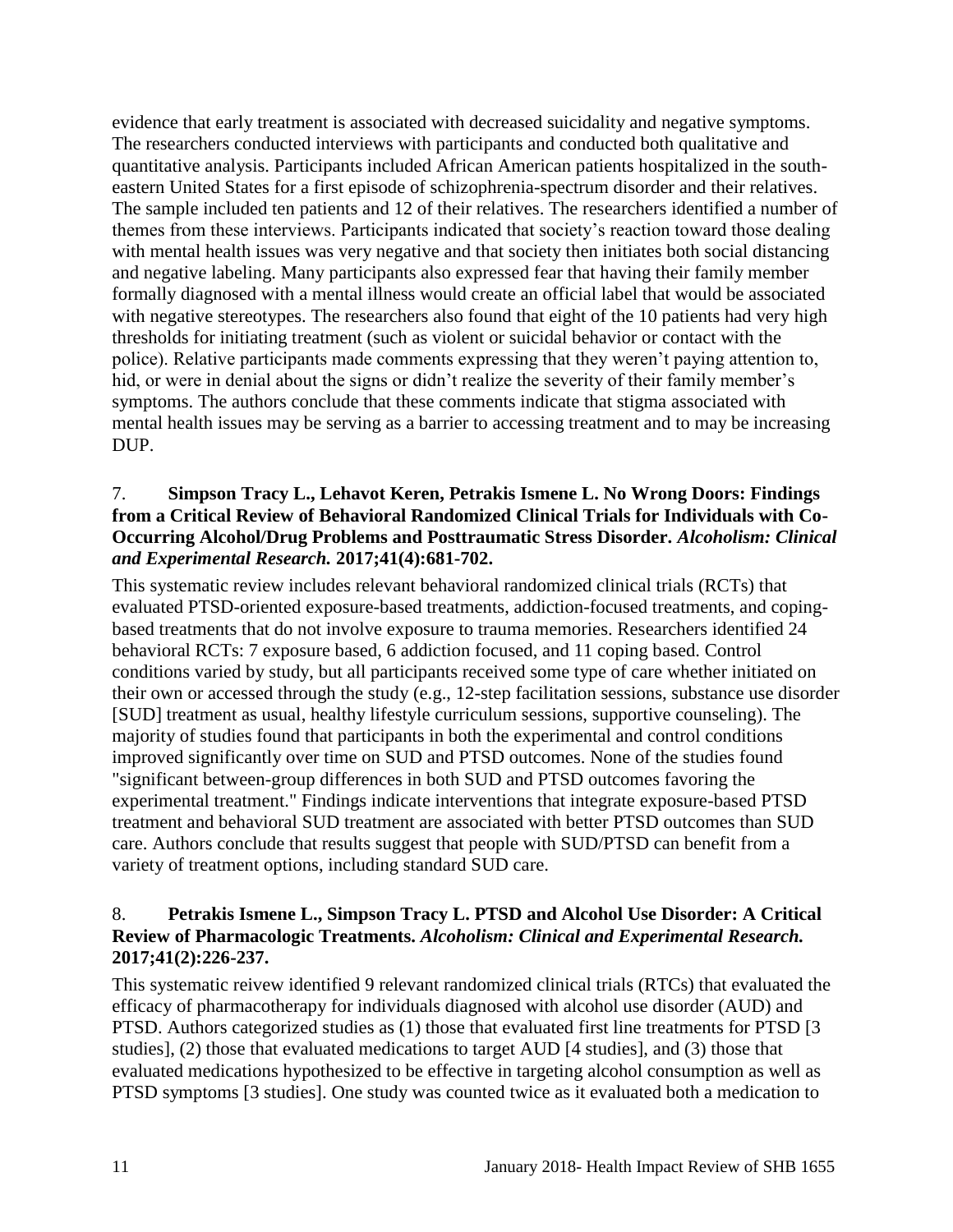treat PTSD and one to treat AUD. All but one study reviewed found that PTSD symptoms and drinking outcomes improved significantly over time. No one agent showed clear evidence of efficacy in this comorbid group. Authors note that conflicting results may be due in part to differences in study populations (gender distribution, military status) and other potential confoundings including severity and chronicity of illness, type of trauma experienced, other comorbid diagnoses, concomitant psychotripic medications, and whether additional resources were available (e.g., sober housing and robust addiction counseling services). However, findings suggest that "individuals with AUD and comorbid PTSD can safely be prescribed medications used in non-comorbid populations and patients improve with treatment."

# 9. **Steinert C., Hofmann M., Leichsenring F., et al. The course of PTSD in naturalistic longt-term studies: High variability of outcomes. A systematic review.** *Nordic Journal of Psychiatry.* **2015;69(7):483-496.**

This systematic review summarizes available findings on the prospective, naturalistic long-term course of PTSD and its predictors. Although PTSD is one of the most frequent mental disorders, with a lifetime prevalence of 8%, its lont-term course is largely unknown. Researchers note that "prospective studies investigating various samples of traumatized populations reported PTSD remission rates that ranged between 35% and 66% after 3-36 months." While these findings suggest that a considerable portion of individuals with PTSD recover over time, others experience chronic PTSD, lasting several eyars. Twenty-five studies were reviewed with a total of 24 cohorts of adult participants (n=10,500); 14 cohorts with observer-assessed PTSD at baseline and 10 with probable PTSD. Researchers found methodology and participant populations varied between studies. Those focusing on patient populations with observer assessed PTSD found that between 18% and 50% of patinets experienced a stable recovery within 3-7 years. Findings suggest that individuals who lack social support as well as experience comorbid physical or mental impairments seem to be at elevated risk for non-remission and should be identified early to prevent chronic PTSD.

# <span id="page-13-0"></span>10. **Gradus Jaimie L. Prevalence and prognosis of stress disorders: a review of the epidemiologic literature.** *Clinical Epidemiology.* **2017;2017(9):251-260.**

This review summarizes the literature on stress disorders (International Classification of Diseases, 10th Edition) including acute stress reaction, PTSD, adjustment disorder, and unspecified stress reactions and the common psychiatric and somatic consequences of these disorders. Epidemiological literature consistently demonstrates the co-occurrence of PTSD and depression. Additionally, evidence suggests an estimated 13% of people with PTSD also have generalized anxiety disorder diagnoses. In the National Comorbidity Survey in the US, men with PTSD had 6.9 times the odds of having a major depressive episode (95% confidence interval [95% CI] = 4.4, 11) and had 5.9 times the odds of generalized anxiety disorder (95% CI = 2.6, 13) than men without PTSD. Women with PTSD had 4.1 times the odds of a major depressive episode (95%  $CI = 3.1, 5.4$ ) and have 2.8 times the odds of generalized anxiety disorder (95%  $CI$  $= 3.1, 5.4$ ) than women without PTSD. Using cross-sectional data, the National Epidemiologic Survey on Alcohol and Related Conditions found that those with PTSD had 2.7 times the odds of major depression and 4.3 times the odds of having any anxiety disorder (95% CI = 3.8, 4.8) than those without PTSD. Substance abuse and dependence (alcohol and drug) is a third widely accepted comorbidity of stress disorders. In the National Comorbidity Survey, "men with PTSD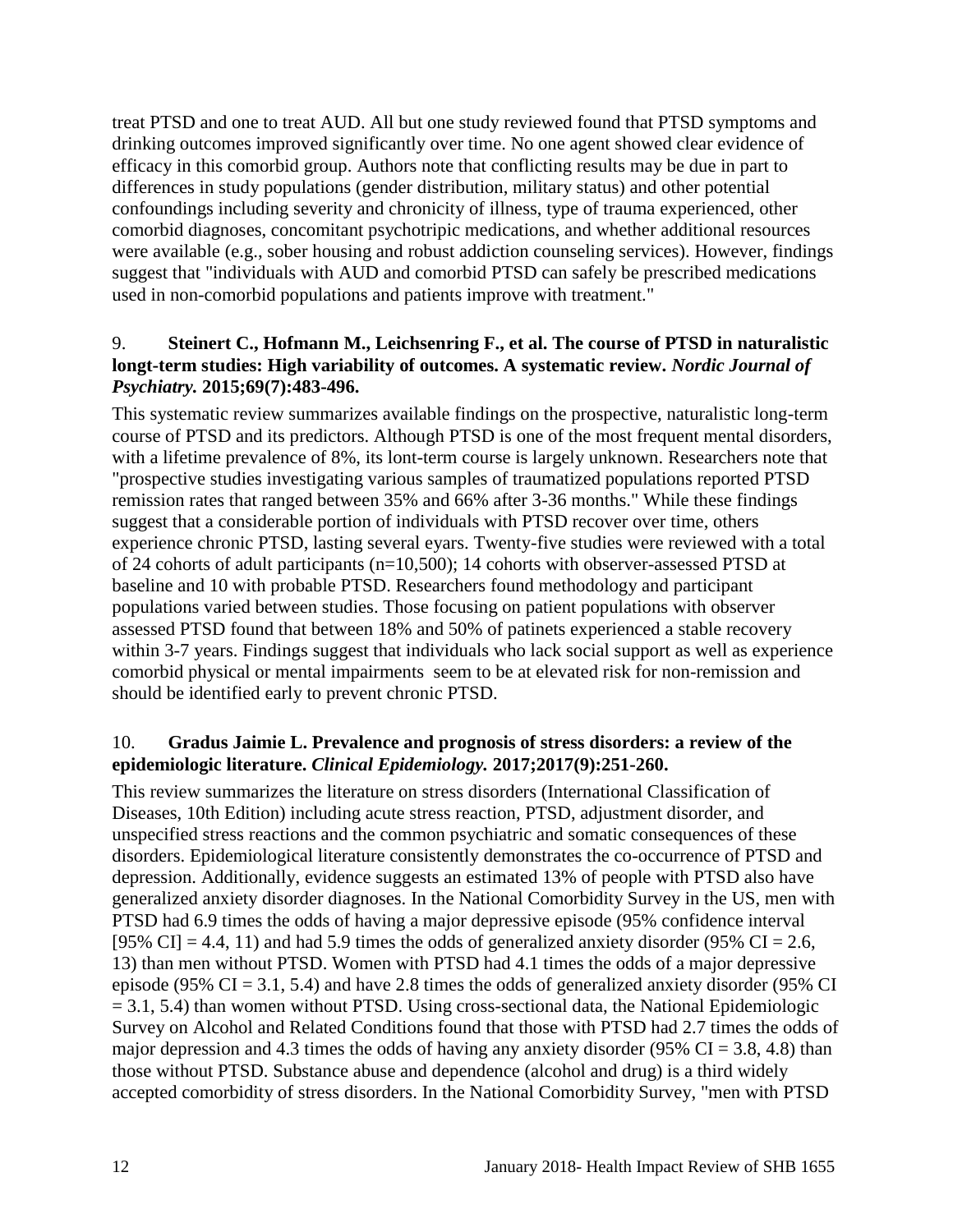had 2.1 times the odds of alcohol abuse or dependence (95%  $CI = 1.1, 3.7$ ) and 2.9 times the odds of drug abuse and dependence (95%  $CI = 1.5, 5.8$ ) than men without PTSD." Among women, "the odds of alcohol abuse and dependence for those with PTSD was  $2.5$  (95% CI = 1.8, 3.5) and the odds of drug abuse and dependence was 4.5 (95% CI =3.1, 6.4) compared to those without PTSD." There is a strong base of evidence that PTSD is associated with cardiovascular disease (CVD), particularly among male U.S. veterans and in the general population. The association between CVD and other anxiety disorders is less well studied. Within the general population, people diagnosed with PTSD have 3.4 times the odds of heart failure than those without a PTSD diagnosis. There is conflicting evidence as to whether PTSD is associated with cancer and gastrointestinal (GI) disorders. The author concludes that stress disorders have potentially detrimental health outcomes for those living with these disorders.

# 11. **Javidi H, Yadollahie M. Post-traumatic stress disorder.** *International Journal of Occupational and Environmental Medicine.* **2011;3(1):2-9.**

This review provides an overview of evidence pertaining to PTSD. It focuses on work-related PTSD, its risk factors, and comorbidity. Authors find work-related PTSD is common among health and social services, deployers in combat-specific occupations, journalist, police officers, firefighters, and emergency service workers. The review estimates the prevalence of PTSD among rescue workers to be between 10% and 20%. One cited study found the prevalence of PTSD among police officers, firefighters, and emergency service workers ranged from 6% to 32%. Approximately 84% of those with PTSD may experience comorbid conditions including alcohol or drug abuse; feeling shame, despair, and hopeless; physical symptoms; employment problems; divorce; and violence. PTSD may also contribute to the development of other disorders (e.g., panic disorder, social phobia, major depressive disorder, substance abuse/dependency, alcohol abuse/dependency, conduct disorder, and mania).

# <span id="page-14-0"></span>12. **Hegg-Deloye S., Brassard P., Jauvin N., et al. Current state of knowledge of posttraumatic stress, sleeping problems, obesity and cardiovascular disease in paramedics.**  *Emerg Med J.* **2014;31(3):242-247.**

Hegg-Deloye et al. completed a systematic review of 25 articles to examine the impact of workrelated stress on the health of paramedics. Overall, they found that paramedics experience both acute and chronic stress indicators (including increased levels of cortisol and epinephrine), which increases their risk for cardiovascular disease. They also concluded that paramedics experience high rates of PTSD, sleep disorders, and obesity. Based on studies included in the review, the authors found that the rate of PTSD among emergency workers may be as high as 20%, compared to 5% in the general population. In addition, data show that more than 80% of people with PTSD report sleep difficulties, which may result in higher body mass index and increased risk of cardiovascular disease.

# <span id="page-14-1"></span>13. **Soteriades E. S., Smith D. L., Tsismenakis A. J., et al. Cardiovascular disease in US firefighters: a systematic review.** *Cardiol Rev.* **2011;19(4):202-215.**

Cardiovascular disease is the leading cause of duty-related death for firefighters, and accounts for 45% of on-duty fatalities. The authors state that heart disease and hypertension account for 6% to10% of firefighters' workers compensation claims annually in one large city. The review notes a number of factors that increase firefighters' acute and chronic risk for cardiovascular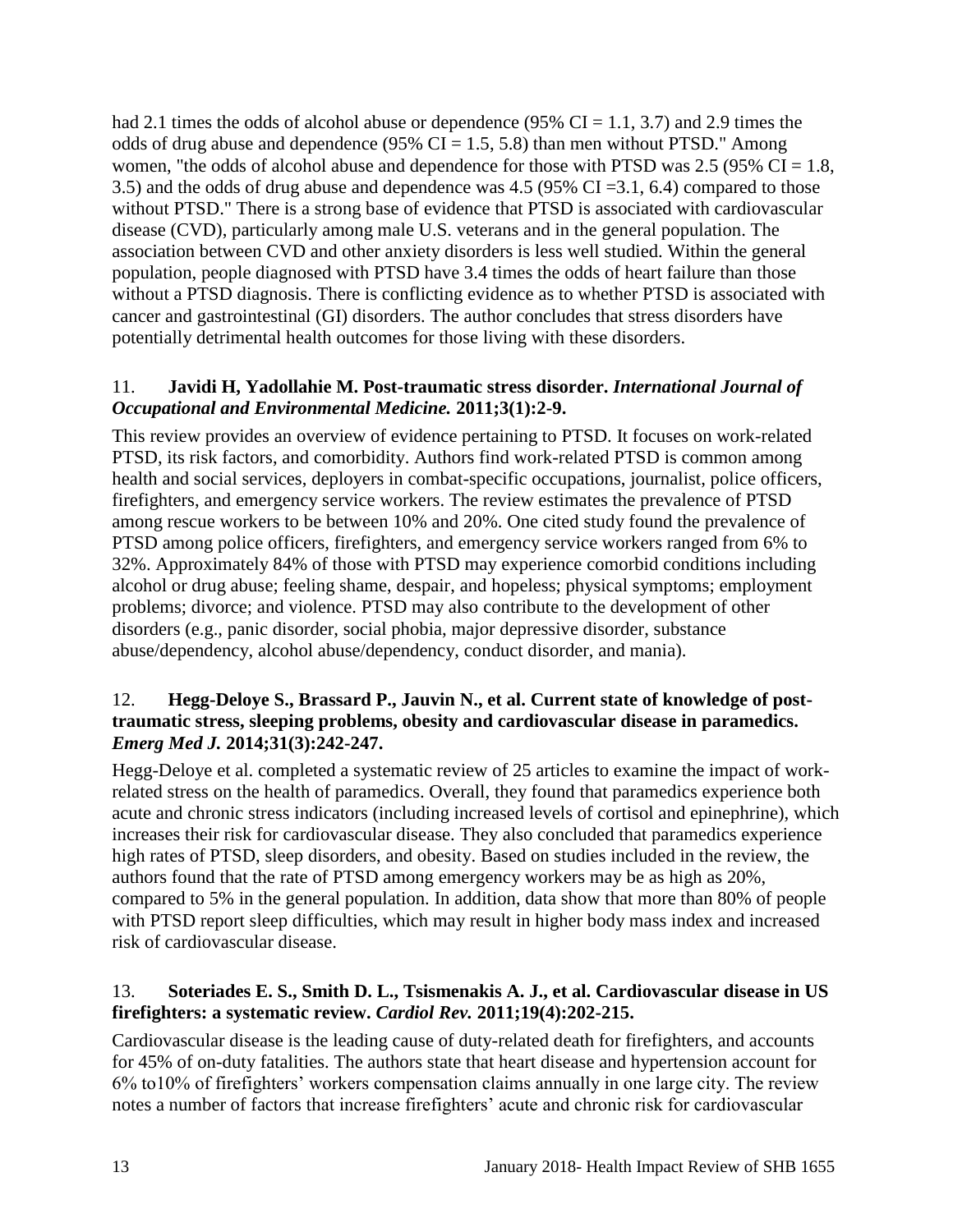disease, including: inadequate physical activity, smoke exposure, noise, shift work, sleep deprivation, poor dietary patterns, occupational stress, PTSD, and high job demand. In addition, many firefighters have underlying cardiovascular disease risk factors. For example, studies have shown that 10%-18% of firefighters are current smokers, 20%-30% of firefighters have hypertension, and 40% of firefighters are obese. Although the prevalence of cardiovascular disease among firefighters is well-documented and most states have workers compensation laws that "presume" cardiovascular disease among firefighters is occupationally-related, Soteriades et al. found mixed evidence on whether firefighters are at an elevated lifetime risk of cardiovascular disease as compared to the general population. The authors do not provide a description of methods, outline inclusion or exclusion criteria, or give a total number of articles included in the review.

## <span id="page-15-0"></span>14. **Skogstad M., Skorstad M., Lie A., et al. Work-related post-traumatic stress disorder.** *Occupational Medicine.* **2013;63:175-182.**

Authors conducted a systematic reveiw of available research on occupational groups that are at particular risk of developing work-related post-traumatic stress disorder (PTSD). Researchers identified 140 eligible articles that met the following criteria: 1) evaluated occupational-related PTSD, 2) study population consisted of non-military or 9/11 affected personnel, 3) workers experienced direct traumatic exposure, 4) highest scientific quality, and 5) published in peerreviewed journals. Findings indicate that occupational groups such as police officers, firefighters, and ambulance personnel are at increased risk of experiencing stressful events that make them more likely to suffer from PTSD, reported prevalence of <10%, ~20%, and ~20%, respectively. One systematic review analyzed found uniformed personnel to exhibit an unwillingness to seek help for psychological problems; authors state this may be related to a 'macho culture', which includes "denial and/or a constant pressure to control emotions and a desire to appear efficient." Authors conclude that "[m]ental health problems prior to the traumatic event and weak social support increase the risk of PTSD." Prevention of work-related PTSD includes "a sound organizational and psychosocial work environment, systematic training of employees, social support from colleagues and managers, and a proper follow-up of employees after a critical event."

# 15. **Walton S. M., Conrad K. M., Furner S. E., et al. Cause, type, and workers' compensation costs of injury to fire fighters.** *American journal of industrial medicine.*  **2003;43(4):454-458.**

Walton et al. examined data from workers compensation claims in northeastern Illinois between 1992 and 1999 for firefighter injuries. Overexertion accounted for most (31%) non-fatal injuries among firefighters, with most overexertion injuries due to strains and sprains. The mean workers compensation cost for overexertion-related injuries was \$9,715. The authors note that the incidence of work-related injuries among firefighters is four times higher than the incidence among private industry workers.

# 16. **Reichard A. A., Marsh S. M., Tonozzi T. R., et al. Occupational Injuries and Exposures among Emergency Medical Services Workers.** *Prehosp Emerg Care.*  **2017;21(4):420-431.**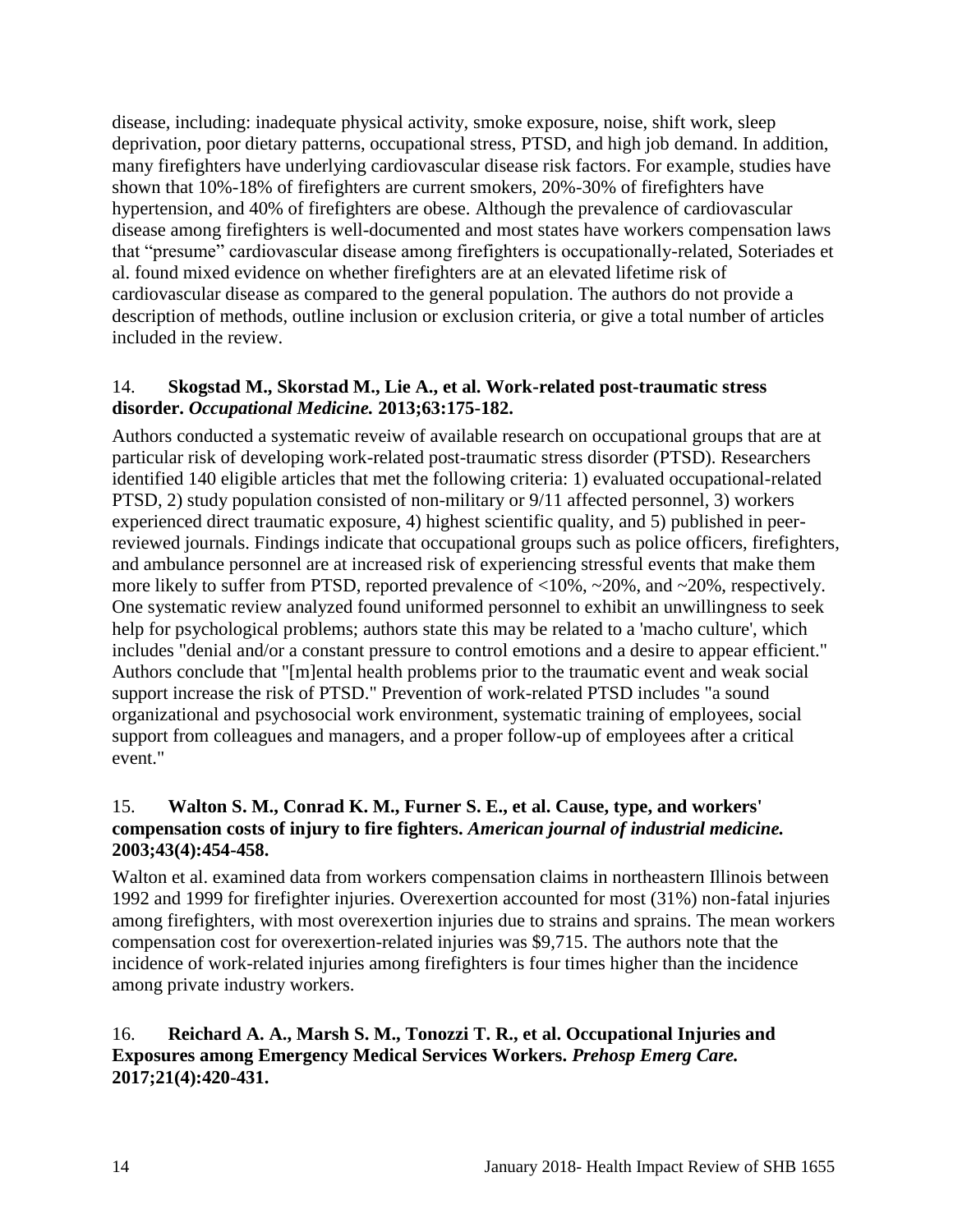Reichard et al. analyzed data collected by the National Institute for Occupational Safety and Health as part of the National Electronic Injury Surveillance System (NEISS-Work). They completed interviews with 572 emergency medical service (EMS) workers between 2010 and 2014 with a response rate of 37%. The authors conclude that EMS workers have higher rates of work-related injury than the general working population. They found that EMS workers ha a rate of 8.6 emergency department-treated injuries per 100 full-time employees, compared to 2.1 emergency department-treated injuries among all workers 18 years and older. They also note that nonfatal occupational injuries among EMS workers result in a rate of lost work days three times higher than all private-industry workers. Body motion injuries and exposure to harmful substances accounted for the most non-fatal occupational injuries to EMS workers.

# <span id="page-16-0"></span>17. **Berger W., Coutinho E. S., Figueira I., et al. Rescuers at risk: a systematic review and meta-regression analysis of the worldwide current prevalence and correlates of PTSD in rescue workers.** *Social psychiatry and psychiatric epidemiology.* **2012;47(6):1001-1011.**

Berger et al. completed a systematic review in attempt to determine the worldwide prevalence of PTSD among rescue workers. They reviewed over 800 articles and included 28 studies with a total of 20,424 rescue workers in meta-regression modeling to determine the rate of PTSD across first responders. Overall, they found that the prevalence of PTSD among rescue workers is 10%, which is higher than estimates of PTSD in the general population. They found some differences in prevalence rates by continent and type of first responder. For example, they found that ambulance workers had higher rates of PTSD than firefighters or police officers.

# <span id="page-16-1"></span>18. **Kleim Birgit, Westphal Maren. Mental health in first responders: A review and recommendation for prevention and intervention strategies.** *Traumatology.* **2011;17(4):17- 24.**

The authors provide a review of mental health conditions among first responders. They found that PTSD is the most common mental health condition experienced by first responders. Their review included articles evaluating PTSD among various groups of first responders under various work conditions. The authors found that PTSD rates among first responders range 8% to 32%, which is higher than the prevalence rate of 4% among the general population. The review noted that life events prior to experiencing a traumatic event or incident, the role first responders play during a traumatic event or incident, and organizational environment predict the likelihood of experiencing PTSD. In addition, social support may serve as a protective factor.

# 19. **Corneil W., Beaton R., Murphy S., et al. Exposure to traumatic incidents and prevalence of posttraumatic stress symptomatology in urban firefighters in two countries.**  *Journal of occupational health psychology.* **1999;4(2):131-141.**

Urban firefighters are at risk for PTSD due in part to their exposure to duty-related trauma. This study compared duty-related trauma exposures and the prevalences of posttraumatic stress in U.S. and Canadian firefighters. Both samples reported relatively numerous and frequent posttrauma symptoms, and the rates of self-reported PTSD prevalence did not differ significantly. However, analysis of departmental records for respondents' previous year on duty revealed significant differences in both frequencies and categories of traumatic incident exposures. Some of the vulnerability and moderating risk factors associated with PTSD caseness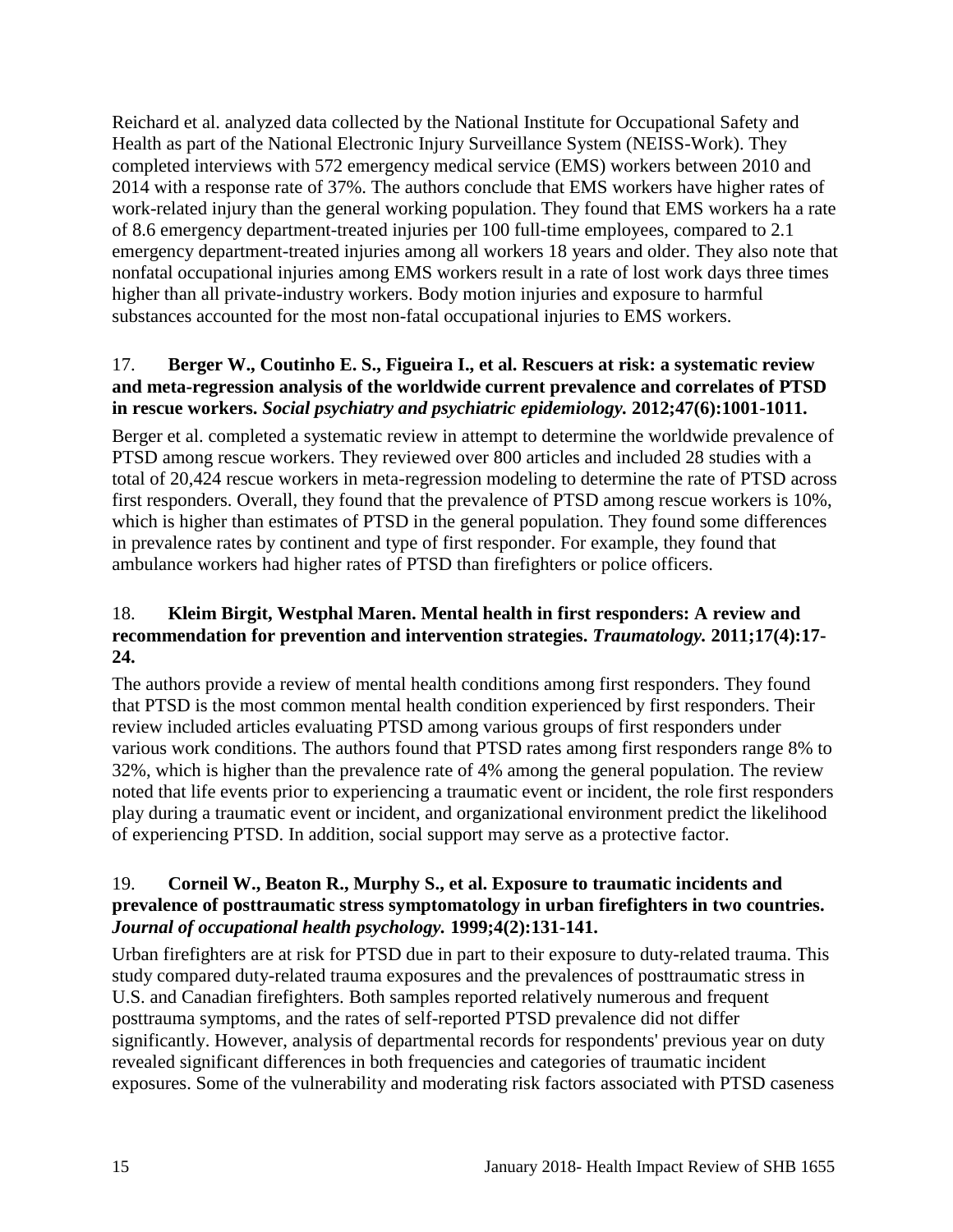differed between the U.S. and Canadian samples. Potential explanations for the observed differences in risk factors for PTSD in these 2 firefighter samples are considered.

# <span id="page-17-2"></span>20. **Geronazzo-Alman L., Eisenberg R., Shen S., et al. Cumulative exposure to workrelated traumatic events and current post-traumatic stress disorder in New York City's first responders.** *Comprehensive psychiatry.* **2017;74:134-143.**

This cross-sectional study examines the cumulative exposure to work-related traumatic events (CE) and past-month PTSD outcomes and depression among 209 New York City first responders. The sample included 32 emergency medical technicians, 99 firefighters, and 78 police officers. Traumatic exposures were measured using the Critical Incident History Questionnaire (CIHQ), which is tailored to first responder occupational exposures and estimates an event's severity based on appraisal independent of prior experience of the event. CIHQ allows researchers to measure the severity of exposure in two ways: 1) by summing the respondent's own severity ratings (for each incident); and 2) by summing the average severity rating in the sample. The analysis found all indexes were significantly and differently associated with PTSD. However, associations with depression were non-significant. Authors conclude that work-related CE is specifically associated with PTSD and recommend focusing on the variety of exposures as a potential strategy to predict PTSD in first responders.

# 21. **Kessler Ronald C., Zhao Shanyang, Katz Steven J., et al. Past-Year Use of Outpatient Services for Psychiatric Problems in the National Comorbidity Survey.** *The American Journal of Psychiatry.* **1999;156(1):115-123.**

Kessler et. al present nationally representative descriptive data from the National Comorbidity Survey38 on 12-month use of outpatient services for psychiatric problems. The analysis used DSM-III-R diagnoses. Data indicate the prevalence of PTSD among the study population (8,098 individuals ages 15 to 54 years old) is 3.9% (SE=0.4), and of those with PTSD 38.3% report using any services (i.e., health care services [general medicine, specialty mental, any] or services in other sectors [human services and self-help]).

# <span id="page-17-0"></span>22. **Statistics Bureau of Labor. Survey of occupational injuries and illnesses in cooperation with participating state agencies (Table R45). U.S. Department of Labor; 2010.**

The Bureau of Labor and Statistics reported that occupational injuries involving anxiety, stress, and neurotic disorders occurred at a rate of approximately 0.3% in the private sector in 2010. Anxiety, stress, or neurotic disorders accounted for 2,610 occupational injuries out of 933,200 total occupational injuries involving days away from work. Of these, 520 were attributed to acute post-traumatic anxiety, and 50 were considered chronic post-traumatic anxiety.

# <span id="page-17-1"></span>23. **Conner Ko Copeland V. C. Grote N. K. Koeske G. Rosen D. Reynolds C. F. rd Brown C. Mental health treatment seeking among older adults with depression: the impact of stigma and race.** *The American journal of geriatric psychiatry : official journal of the American Association for Geriatric Psychiatry.* **2010;18(6):531-543.**

Conner et al. conducted telephone interviews with randomly selected participants who screened positive for mild to moderate depressive symptoms. They interviewed 449 adults but only included the data for older adults in this analysis (n=248). They intentionally oversampled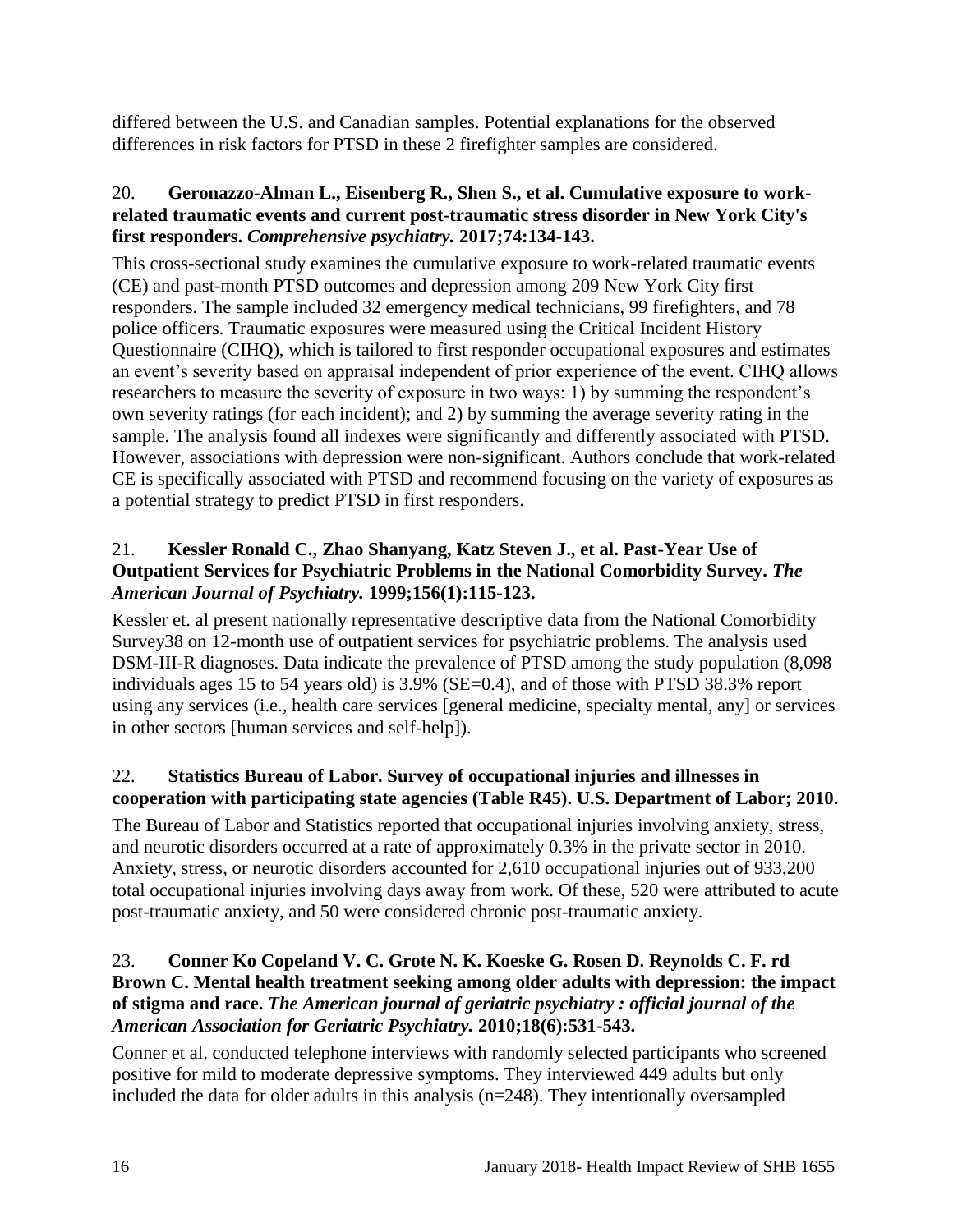African American participants. In the telephone interview they assessed perceived public stigma and internalized stigma in relation to mental health as well as history of mental health treatment, intention to seek treatment, and attitudes toward mental health services. Over 40% of the participants reported feeling depressed, down, or hopeless at least half of the days over the past two weeks, and 85% reported having been in a depressed mood for at least several days. The researchers found that African American participants had significantly more negative attitudes toward mental health services than their white counterparts (moderate effect size). In addition, negative attitudes about mental health treatment were significantly associated with having never sought mental health treatment. Therefore African American participants were significantly less likely to have ever sought mental health treatment than white participants (despite similar rates of depressive symptoms). The data also indicated that while African Americans did not report significantly different levels of perceived public stigma than their white counterparts, they were significantly more likely to experience internalized mental health stigma than white participants. In addition, internalized stigma partially mediated the relationship between race and attitudes toward seeking treatment. In summary, the researchers found significant relationship between race and level of internalized stigma, between internalized stigma and attitudes toward seeking mental treatment, and between these attitudes and having never sought mental health services. The data also indicated that, contrary to the expectations of the researchers, higher levels of internalized stigma were actually associated with an increased level of intent to seek mental health treatment. The participants with higher internalized stigma scores were also more likely to report severe depressive symptoms though, so the researchers speculated that it may be the severity of their depression which increased both their internalized stigma and their intent to seek care.

## <span id="page-18-0"></span>24. **Pietrzak Rh Johnson D. C. Goldstein M. B. Malley J. C. Southwick S. M. Perceived stigma and barriers to mental health care utilization among OEF-OIF veterans.** *Psychiatric services (Washington, D.C.).* **2009;60(8):1118-1122.**

Pietrzak et al. drew participants from the first two waves of the Connecticut Operation Enduring Freedom in Afghanistan and Operation Iraqi Freedom (OEF-OIF) Veterans Needs Assessment Survey. They only had a response rate of 27% (n=272). The survey included questions to assess stigma, barriers to care, substance abuse, and psychiatric disorders. Participants who screened positive for a psychiatric disorder scored higher on the stigma scale and on the barriers-to-care scale and were also more likely to endorse the stigma items and barriers-to care items than their counterparts. The authors also found that negative beliefs about mental health care and lack of unit support were significant predictors of both increased stigma and barriers-to-care scores. For example agreement with statements such as "therapy is a sign of weakness" were associated with increased stigma and higher barriers to accessing care. Participants with negative beliefs about mental health care were less likely to have received care (both counseling and medication services) in the six months prior to the survey.

# 25. **Player Marty S., Peterson Lars E. Anxiety Disorders, Hypertension, and Cardiovascular Risk: A Review.** *International Journal of Psychiatry in Medicine.*  **2011;41(4):365-377.**

This review of evaluates available evidence of the associations between hypertension, coronary heart disease (CHD), and anxiety disorders and their contribution to morbidity to patients.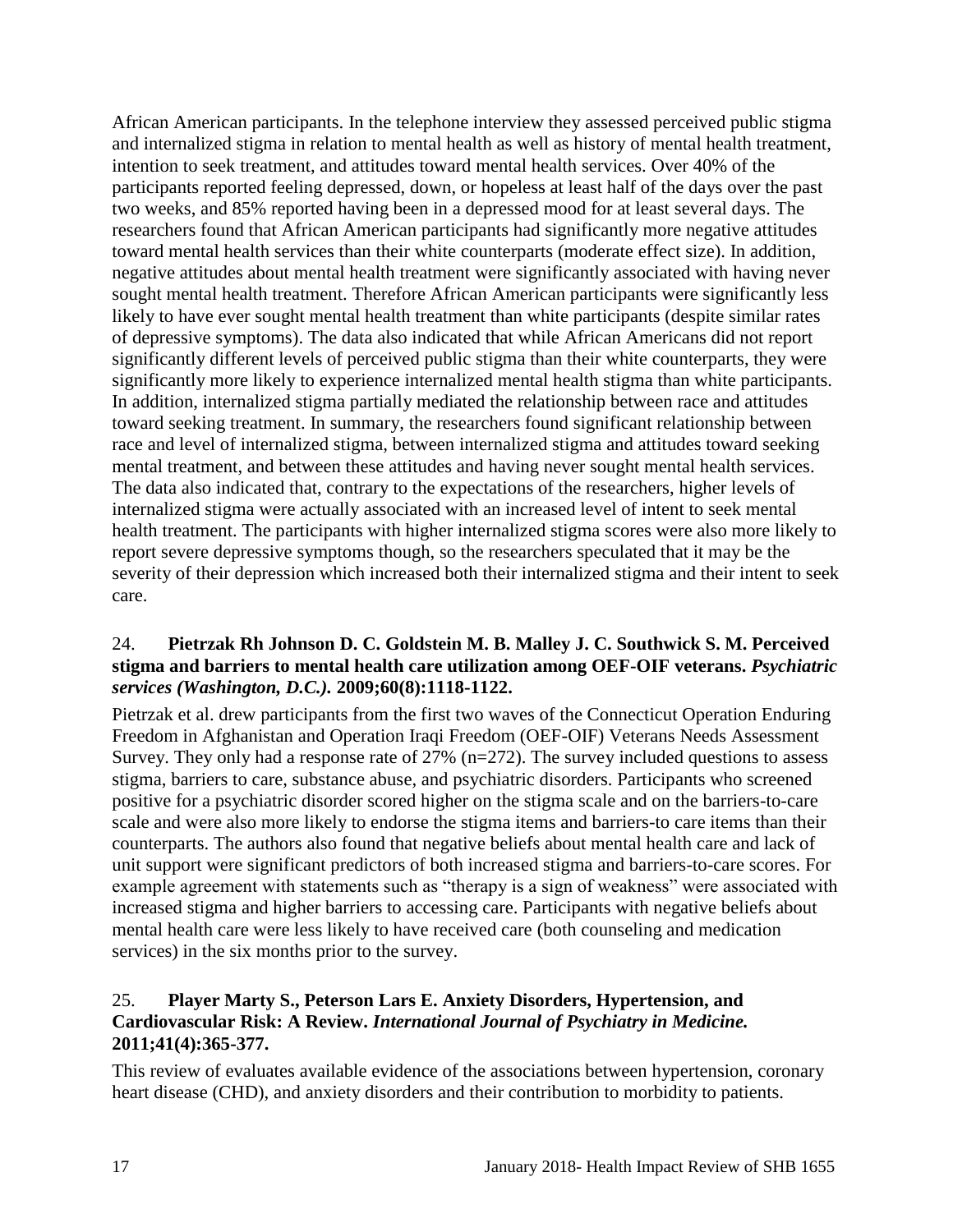Findings from several studies indicate an association between PTSD and CHD. Authors cite a study of randomly sampled male Vietnam veterans (n=4,328) free of heart disease at baseline. Of the 15-year follow-up period, those with PTSD had a 2.25 higher risk of heart disease mortality than those without PTSD. Similarly, a prospective cohort study of psychological factors in adults with cardiovascular disease (CVD) found patients with PTSD reported higher numbers of symptoms, physical limitations, and lower quality of life than those without PTSD. Authors also cite studies that indicate PTSD may have an important effect on diabetes and diabetes outcomes. Investigators conclude prospective cohort studies assessing the links between anxiety disorders and the development of CHD provide the strongest evidence for the association.

# <span id="page-19-0"></span>26. **Barger L. K., Rajaratnam S. M., Wang W., et al. Common sleep disorders increase risk of motor vehicle crashes and adverse health outcomes in firefighters.** *Journal of Clinical Sleep Medicine.* **2015;11(3):233-240.**

Barger et al. note that heart attacks and motor vehicle crashes are the leading causes of death among firefighters, and that sleep disorders increase the risk of both conditions. This study surveyed 6,933 firefighters from 66 different U.S. fire departments to determine the prevelance of common sleep disorders. Participating fire stations were selected based on size of the department and a number of other criteria. Firefighters completed validated sleep disorder screening tools as well as a confidential health and safety survey. The authors note that the study has some limitations, including that respondents were limited to career firefighters and a number of variables were based on self-report information. Overall, Barger et al. found that more than half of firefighters report sleep disturbances, and 37.2% of firefighters screened positive for a common sleep disorder, including sleep apnea, insomnia, shift work disorder, and restless leg syndrome. Of firefighters screening positive for a common sleep disorder, over 80% had recieved no formal diagnosis or treatment. Firefighters with a sleep disorder were twice as likely to report a motor vehicle crash [Adjusted odds ration 2.00, 95% CI 1.29-3.12, p=0.0021]. They were also significantly more likelty to report chronic health outcomes, including cardiovascular disease [AOR 2.37, 95% CI 1.54-3.66, p<0.0001], diabetes [AOR 1.91, 95% CI 1.31-2.81, p=0.0009], depression [AOR 3.10, 95% CI 2.49-3.85, p<0.0001], and anxiety [AOR 3.81, 95% CI 2.87-5.05,  $p<0.0001$ ). Firefighters that had a sleep disorder were also more likely to selfreport poor health. Of participating firefighters, more than half were overweight or obese.

# <span id="page-19-1"></span>27. **Stanley I. H., Hom M. A., Joiner T. E. A systematic review of suicidal thoughts and behaviors among police officers, firefighters, EMTs, and paramedics.** *Clinical Psychology Review.* **2016;44:25-44.**

Stanley et al. completed a systematic review of 63 quantitative studies evaluating suicidal thoughts, attempts, and deaths among police officers, firefighters, emergency medical technicians (EMTs), and paramedics. Overall, they concluded that first responders are at an elevated risk for suicide. Although some evidence showed mixed results about whether suicide rates were higher among first responders compared to the general population, the authors noted that first responders often undergo psychological screening before starting service and that you would expect to see lower suicide rates among this group. Based on their review, Stanley et al. noted 10 potential factors that may increase the risk of suicide for first responders, including: occupational hazards, access to firearms, elevated pain tolerance, sleep disturbances and erratic schedules, stigma of using mental health services, focus on helping others, holding multiple